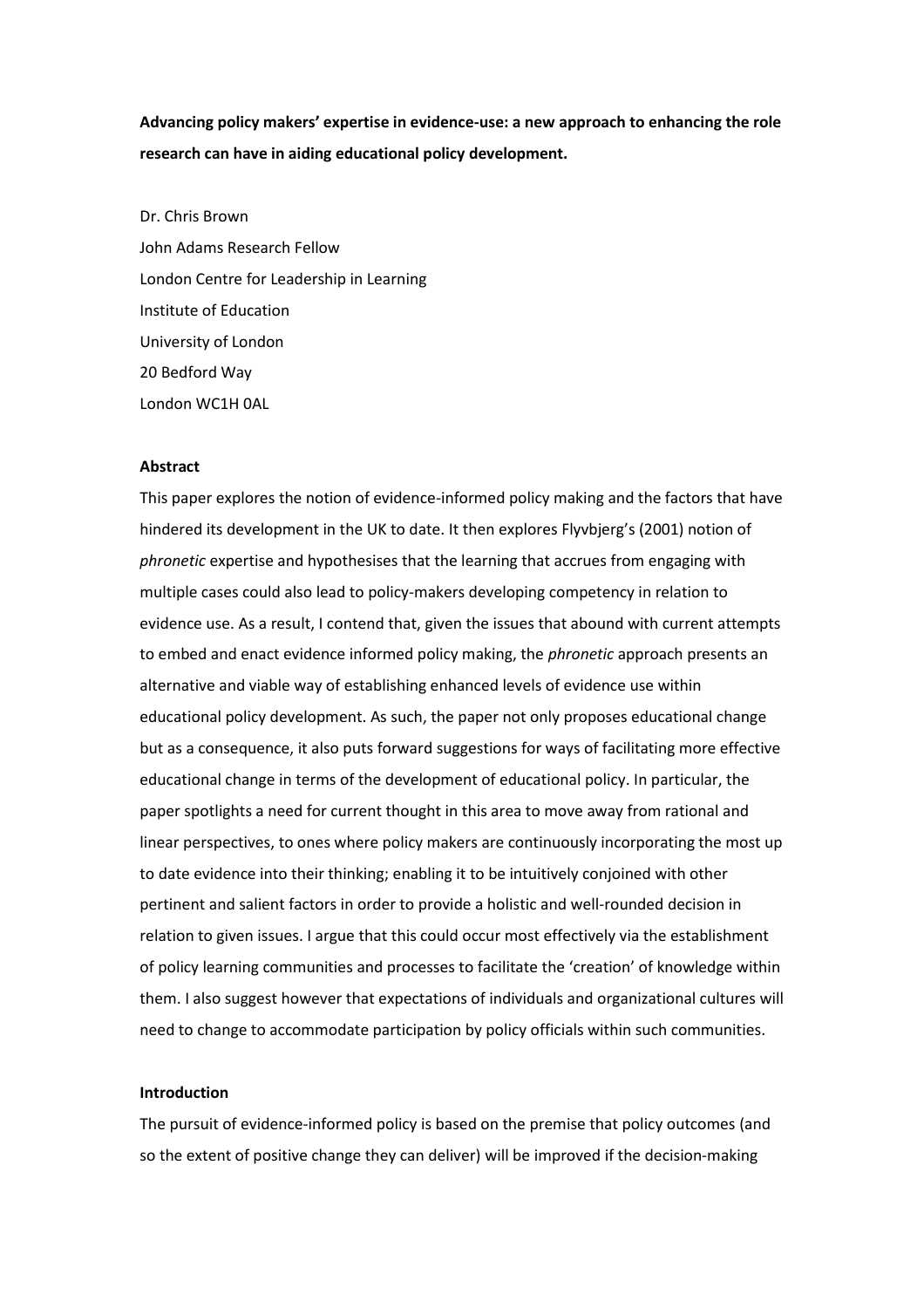process is aided by knowledge that is both of quality and pertinent to the issue in hand. This premise is explicated through the work of advocates such as Oakley; who argues that evidence-informed approaches ensure that "those who intervene in other people's lives do so with the utmost benefit and least harm" (2000: 3); also described by Alton-Lee (2012) as the 'first do no harm' principle. Oakley thus contends that there exists a moral imperative for policy-makers to only make decisions, or to take action, when armed with the best available evidence. In other words that:

we [all] share an interest in being able to live our lives as well as we can, free from ill informed intervention and in the best knowledge we can gather of what is likely to make all of us most healthy, most productive, most happy and most able to contribute to the common good (2000: 323).

Failing to employ available evidence can also lead to situations where public money is wasted and members of society (often those who are vulnerable or socially excluded) are not offered treatments or interventions at points in their lives where doing so might provide most benefit. This is typified in the work of Scott *et al.* (2001) who, in their analysis of the financial cost of social exclusion, note that acts of antisocial behaviour (ASB) at the age of 10 are accurate predictors of the cost of public services consumed by a given group at age 28; typically a cost 10 times that of those with no ASB issues. Yet such costs could be avoided by policy-makers adopting effective and timely intervention strategies; also see Lee *et al.*'s (2012) analysis for the *Washington State Institute for Public Policy*. i

## **Initiatives designed to enhance evidence use by government**

Numerous initiatives have been instigated by governments and other stakeholders (both in the UK and internationally), in an attempt to improve the links between evidence and education policy. Gough *et al.,* (2011) as part of the *Evidence Informed Policy in Education in Europe* (EIPEE) project, for example, identified 269 instances of such linking activity in a survey of 30 European countries. Gough *et al.,* (2011: 4) suggest that: "the findings from the survey [indicate] a high level of activity across Europe and demonstrate that a wide variety of approaches [have] been taken to try to improve the use of research evidence in policy settings". A catalogue of UK government initiatives, meanwhile, are set out in Brown (2013). The most recent of these include the 2012 *Civil Service Reform Plan*ii which commits government both to broader engagement with external 'experts', and to investigate the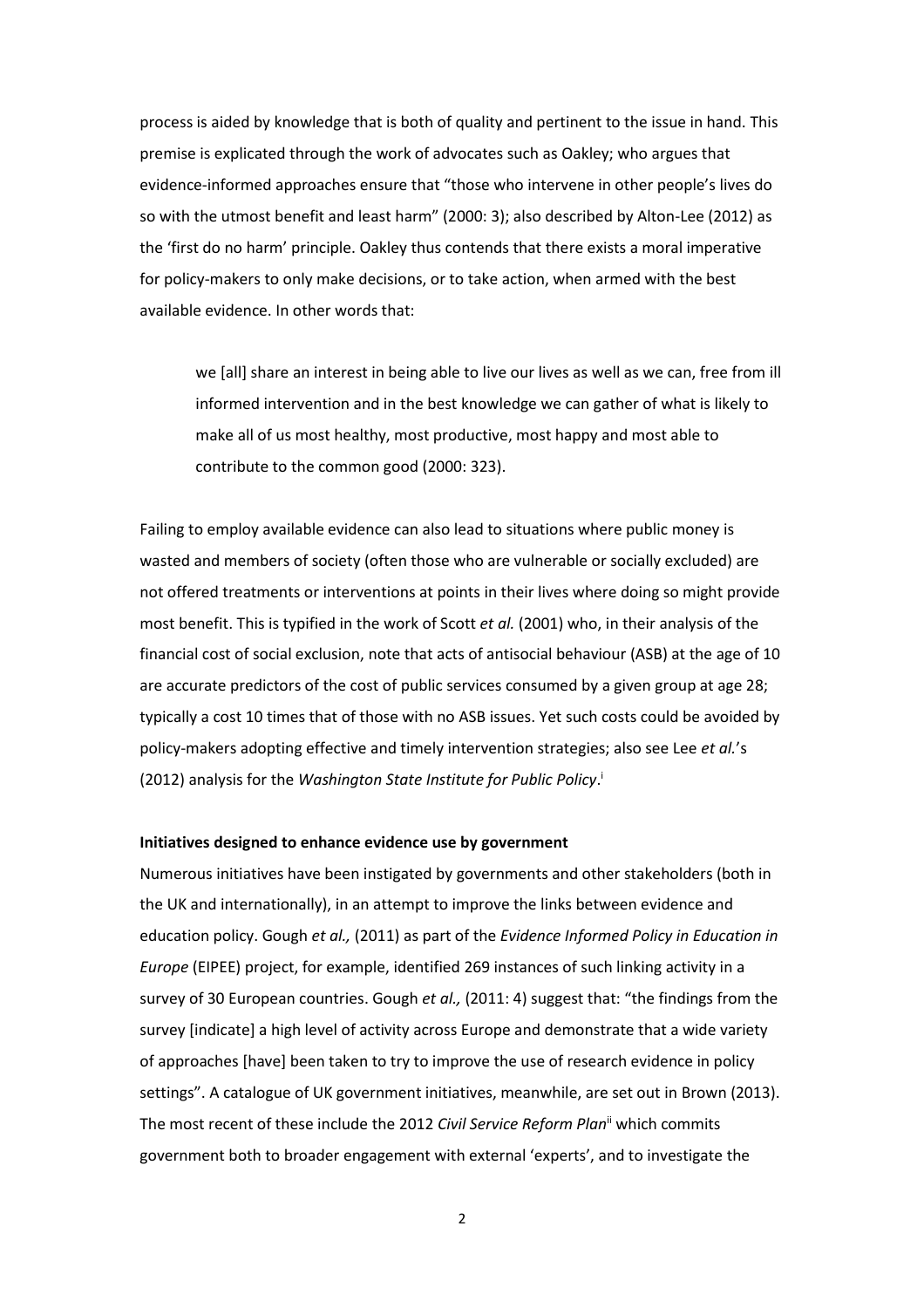feasibility of setting up an independent 'what works' centre for social policy. In addition, in 2013 the UK government also announced the launch of the *What Works Network*iii – six independent 'evidence centres', responsible for producing and disseminating research to decision-makers on areas such as crime reduction, active and independent ageing, early intervention, educational attainment and local economic growth. The aim of the centres is to support local decision makers to invest in services that deliver the best outcomes for citizens and value for money for taxpayers. This is to be achieved through the collation, assessment and synthesis of published evidence on the effectiveness of interventions, assessing these using a common 'currency', publishing clear synthesis reports and sharing findings in an accessible way (see Cabinet Office, 2013).

Whilst such initiatives abound, it is also argued that their impact to date has been limited (Brown, 2013). For example, while a number of studies suggest that capacity to understand and consider evidence does, to an extent, exist at the level of the individual policy-maker level (e.g. see Campbell *et al.*, 2007; Brown, 2009); Nutley *et al.* (2007) argue that the effects of those initiatives designed to improve evidence use across the civil service generally have not been fully evaluated and are restricted to case studies and simple anecdotes of success. Similarly, although Government Office for Science (2010) observes that within the Department for Education (DfE) "there is strong and active leadership support for evidencebased policy-making" (2010: 22); for example, the *Making Policy Happen* programme, designed to shift policy-makers' behaviours towards a better consideration and use of evidence as part of their decision making, it also noted that *Making Policy Happen* is yet to be fully embedded and will require continued senior level support to become so. At the time of writing, however<sup>1</sup>, *Making Policy Happen* does not feature as an active initiative on the DfE's website. It should also be noted that, between the publication of the Government Office for Science's *Science and Analysis Review…* and now, a number of the examples of best practice spotlighted by Government Office for Science appear to have been discontinued. For instance the department's annual Research Conference is no longer referenced on www.dfe.gov.uk. Gone too are the annual *Analysis and Evidence Strategies;* the DfE's annual statements of evidence requirements and priorities (e.g. see DCSF 2008, 2009).

 $\overline{\phantom{a}}$ 

<sup>1</sup> July 2013.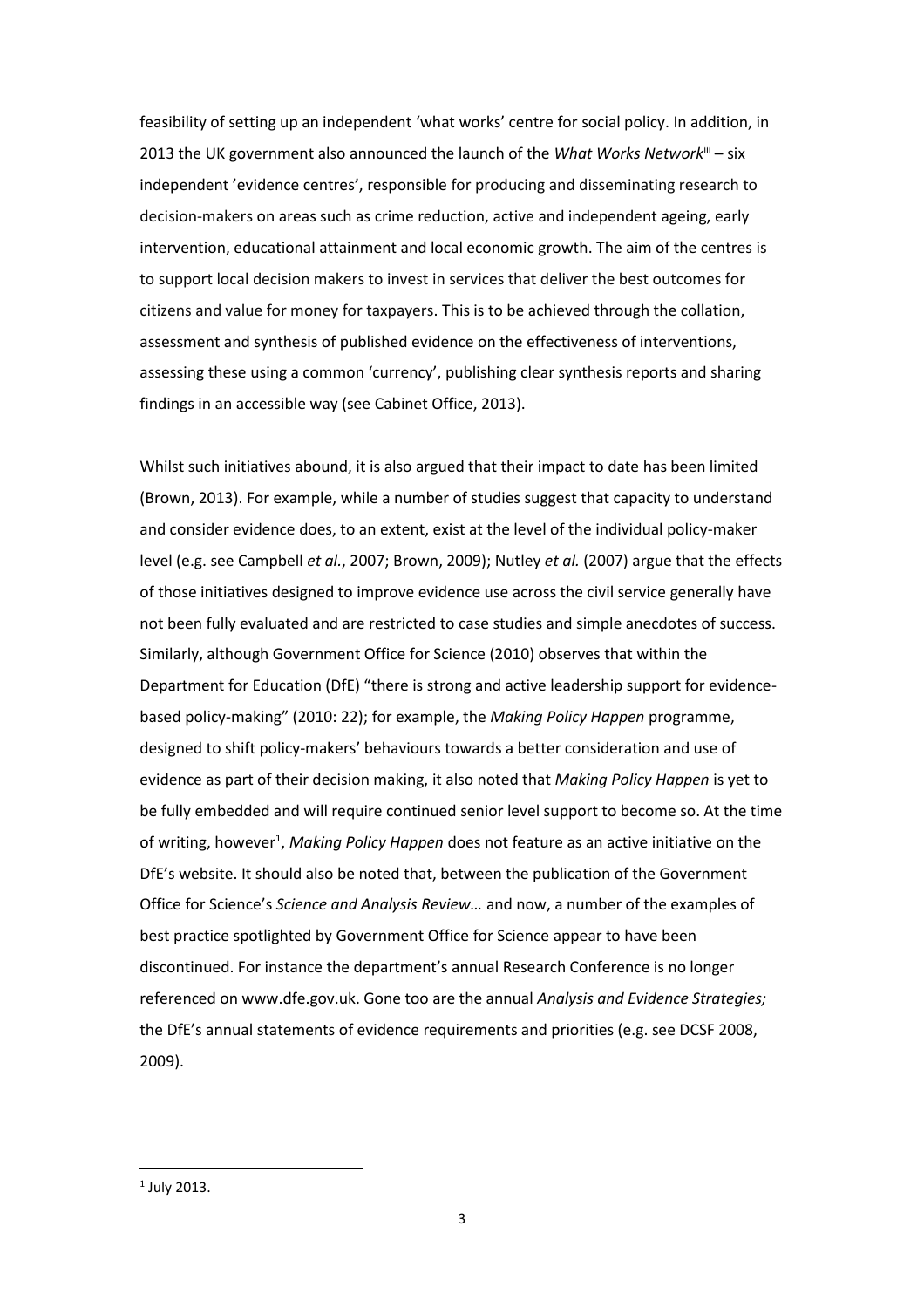There have been few attempts in the UK to assess quantitatively the uptake of research by policy-makers. Approaches have been undertaken elsewhere, however. For example in Canada, Landry *et al,* (2003) undertook a survey of 833 government officials from Canadian and provincial public administrations in order to examine the extent to which they employed academic research as part of the policy process. Landry *et al.'*s study based research use on the Knott and Wildavsky (1980) scale of research use, which ranges from 'reception' ("I received the university research pertinent to my work") to 'Influence' ("university research results influenced decisions in my administrative unit") via the stages of 'cognition', 'discussion', 'reference', and 'effort' ("I made efforts to favour the use of university research results"). As Webber (1992: 21) observes, the points along the Knott and Wildavsky scale are "meant not only to capture the extent to which information is processed cognitively by the policy-makers but also its consequence in the policy process". The scale can be considered cumulative in the sense that cognition builds on reception, discussion on cognition, reference on discussion, effort on reference, and influence on effort. Since research rarely provides an immediate solution to a policy problem (Weiss, 1986), policy-makers were asked to consider an elongated time period: "Concerning the use of university work, please indicate your experience in relation to the six following aspects [of the Knott and Wildavsky scale]. Drawing on your experience *of the last five years*, check a single box using the following scale," where  $1 =$  never;  $2 =$  rarely;  $3 =$  sometimes;  $4 =$  often; and  $5 =$  always" (Landry *et al,* 2003: 196: my emphasis).

| <b>Stages of</b>  | $N/A$ or |              |        |                  |                |               |
|-------------------|----------|--------------|--------|------------------|----------------|---------------|
| utilization       | missing  | <b>Never</b> | Rarely | <b>Sometimes</b> | <b>Usually</b> | <b>Always</b> |
|                   | data     |              |        |                  |                |               |
| Reception         | 9.9%     | 6.5%         | 32.3%  | 39.6%            | 10.9%          | 0.8%          |
| Cognition         | 13.3%    | 1.0%         | 5.0%   | 25.3%            | 43.5%          | 11.9%         |
| <b>Discussion</b> | 14.2%    | 28.1%        | 31.3%  | 21.4%            | 4.8%           | 0.2%          |
| Reference         | 11.2%    | 14.4%        | 24.5%  | 32.3%            | 15.1%          | 2.5%          |
| Adoption          | 12.1%    | 16.3%        | 29.3%  | 29.2%            | 12.4%          | 0.7%          |
| Influence         | 11.4%    | 9.7%         | 31.6%  | 38.5%            | 8.0%           | 0.8%          |

### **Table 1: Frequency of knowledge use (from Landry** *et al.,* **2003: n=833)**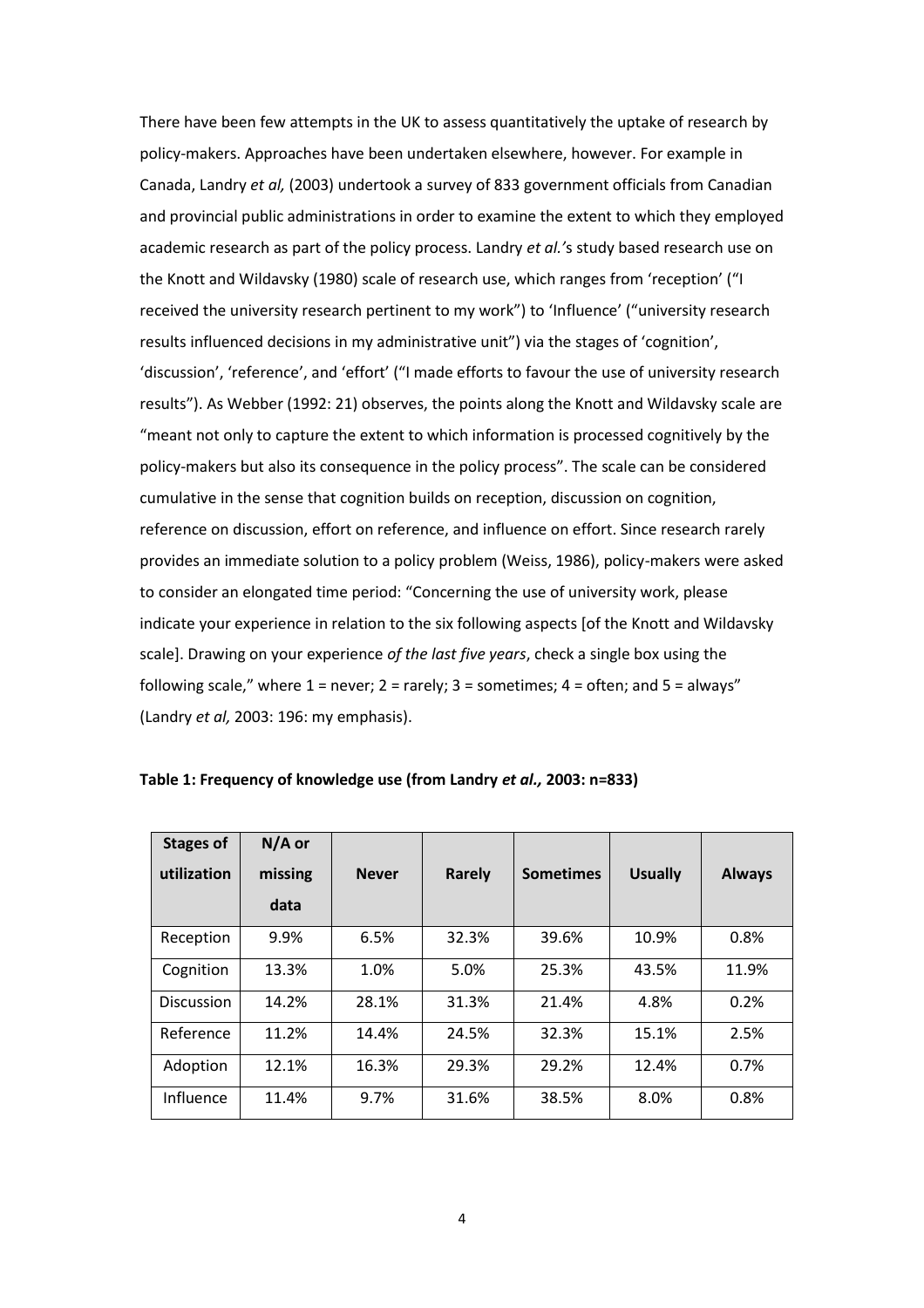Landry *et al.*'s results indicate that nearly 12 per cent of policy-makers report they usually or always received academic research pertinent to their work; 39 percent of respondents, however, rarely or never did. Moving through the six stages from 'reception' to 'influence' it can be seen that there is an increase in university research that is rarely or never used and, conversely, a decrease in the university research that is usually or always used. Ultimately, only eight percent of respondents reported that the academic research they have received has 'usually' influenced decisions and, slightly less than one per cent indicated that academic research always influenced decisions in their departments; 41 per cent reporting that research rarely or never affects decisions (with 46 per cent rarely or never making efforts to favour the use of academic research). The analysis undertaken by Landry *et al.,* (2003) again suggests that attempts to enhance the uptake of research have not have been as successful as they might.

## **Current assumptions underpinning evidence-informed policy making**

Whilst it is clear that current attempts to improve the use of evidence are not as impactful as they might be, little analysis to date has sought to investigate why this might be the case. I suggest that there are a number of reasons why such initiatives are yet to take hold, particularly within educational policy making. These are set out below as assumptions that are often held, yet have also been problematised in extant literature (e.g. see Brown, 2011), and were arrived at after undertaking an extensive review of literature. The aim of the review was to provide an overview of existing theory and an understanding of the type of empirical studies previously undertaken in this area. Literature was initially searched for in two ways: i) A search of four prominent databases<sup>iv</sup> using search terms synonymous with that of 'evidence-informed policy making' and 'knowledge adoption'<sup>v</sup>; and ii) recommendations on seminal literature were also sought from (and provided by) colleagues, authors identified from the search above, and experts in the fields of evidence-informed policy making and knowledge adoption. The references cited by the authors of these studies were then also reviewed. This approach to sourcing literature, combined with the screening criteria, resulted in a total of 228 papers, studies, reports and books being reviewed over a one and a half year period. Despite compiling them in this way they should not be thought of as all carrying equal weight and not all will simultaneously be held by policy-makers or by researchers who have undertaken work in this area. Nonetheless at least some will ring true with individual readers familiar with this subject or with those who actively develop policy: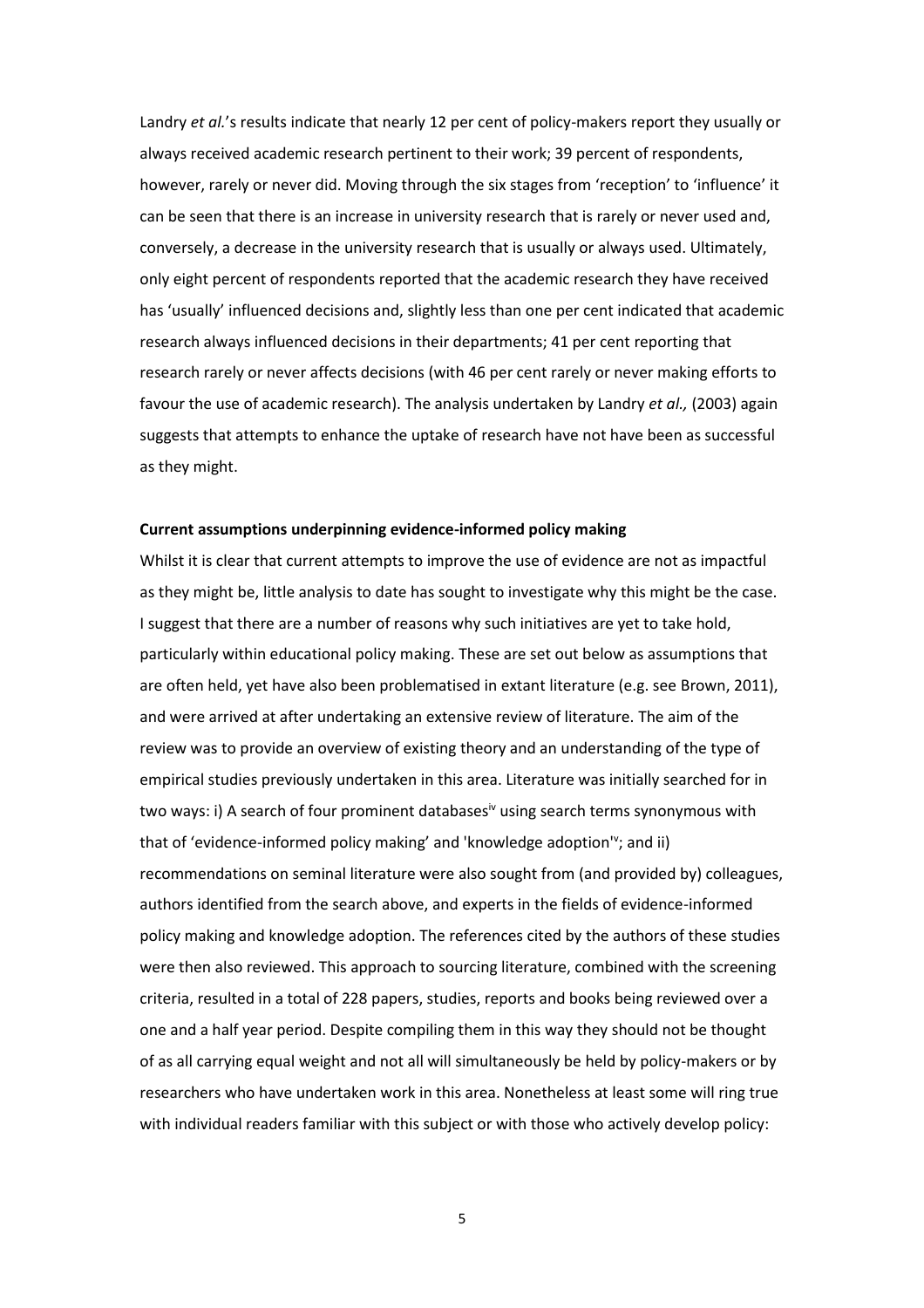- Assumption 1: That the use of evidence in policy making is inherently rational in nature: i.e. that of primary concern to policy-makers is a desire to develop policies that are optimal in terms their efficacy, equity and value for money. As such, policymakers not only systematically seek out evidence to aid their decision making but also pursue all pertinent evidence with regards to a particular issue (e.g. see Trowler, 2003).
- Assumption 2: That there exists a process for developing policy and that this process has both broadly definable stages and also tends to operate in a broadly linear or sequential order. Correspondingly that there are specific roles for research within this process; i.e. that research should be considered at specific points, with a view to it then being used to aid specific decisions. For example, by aiding the identification of a problem, by helping to create, form or steer the public agenda, or by aiding (or inspiring) policy directorates in the development of their initiatives (e.g. Nutley *et al.*, 2007; Perry, *et al.,* 2010).
- Assumption 3: That the provision of knowledge can, by itself, deliver or lead to expertise with regards to the topic in question; also to expertise in terms of social actors being able to 'use' evidence generally (e.g. Hackley, 1999; Stewart and Liabo, 2012). In a similar vein is the notion that, the more simply evidence is presented, the easier it is for policy-makers to make a decision and the more effective that decision will be (e.g. Hillage *et al.,* 1998; Brown, 2009; Cherney *et al.,* 2012).
- Assumption 4: That the voices of researchers carry equal weight compared both with others operating within the policy 'sphere of influence' (such as think tanks) and also in relation to the policy-makers who are responsible for developing a given policy (e.g. Habermas in Cooke, 1999). In other words, it is the quality of the argument that matters, rather than who it is that is making the argument. Correspondingly, research use is thought to transcend fashions and fads concerning, for example, the topic in question or the author of the studies (e.g. Brown, 2012).
- Assumption 5: That instances of evidence use have not materialized in greater numbers because the process of educational research and its underpinning epistemological/ontological assumptions, principally serves the interests of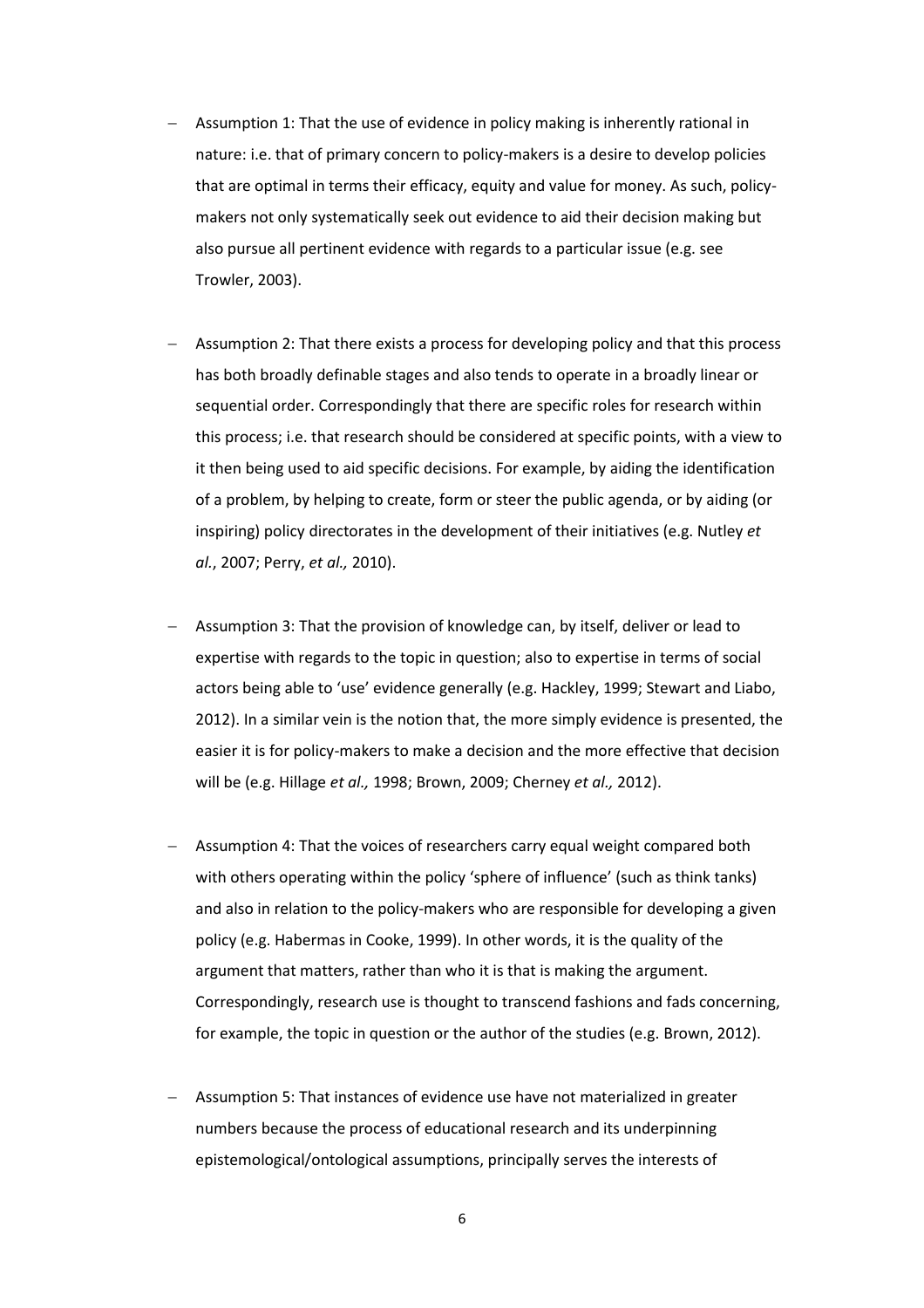academics, rather than those of policy-makers. As a result, there is generally a mismatch between the research and policy making cycles; the 'quality' of research is poor; and researchers are unable to express their conclusions in ways that make them usable: for example, by failing to provide detail on 'what works' or by not providing definitive 'facts' about the social world in its actual (i.e. unequivocal) state (e.g. Hargreaves, 1996; Hillage *et al.,* 1998; Tooley and Darby, 1998; Davies, 2006). This also links to assumption 3, since it is also felt by the same critics that the communication of research has traditionally been through language and via means that policy-makers find inaccessible.

That these assumptions can be problematised and shown not to hold true in a number of empirical studies (e.g. Landry *et al.,* 2003; Coburn *et al.,* 2009; Brown 2009, 2011) raises a simple question: that if policy development does not occur in ways currently envisaged and if these blockages to evidence use truly exist, then why continue to try and facilitate evidence-informed policy making through ways that do not effectively address or account for them? My alternative is to posit the adoption of *expertise* in evidence use, which has its basis in the work of Bent Flyvbjerg. In particular in his 2001 thesis which examines the role of the social sciences and how they might be best harnessed to deliver "enlightened political, economic, and cultural development" in society (2001: 3). Flyvbjerg posits that this is best achieved by employing a contemporary interpretation of Aristotle's notion of *phronesis*; something often translated as 'practical wisdom'. I now use the remainder of this paper to examine in detail Flyvberg's notion of *phronetic* expertise and how this might apply to the use of evidence by educational policy makers. Correspondingly, therefore, I assess if and how a better understanding and harnessing of expertise in relation to evidence use might provide an alternative approach to that outline by the assumptions described above.

### **Expertise**

Flyvbjerg employs the 'Dreyfus' model of learning to illustrate what he means by expertise. The Dreyfus model employs five 'levels' of human learning, ranging from novice to expert<sup>vi</sup>, with each level comprising recognisably different behaviours in relation to performance at a given skill. A novice, for example is new to particular situations; will, during instruction, learn about facts corresponding to and other characteristics pertaining to the situation and so is taught or develops 'rules for action'. Flyvbjerg suggests that for the novice: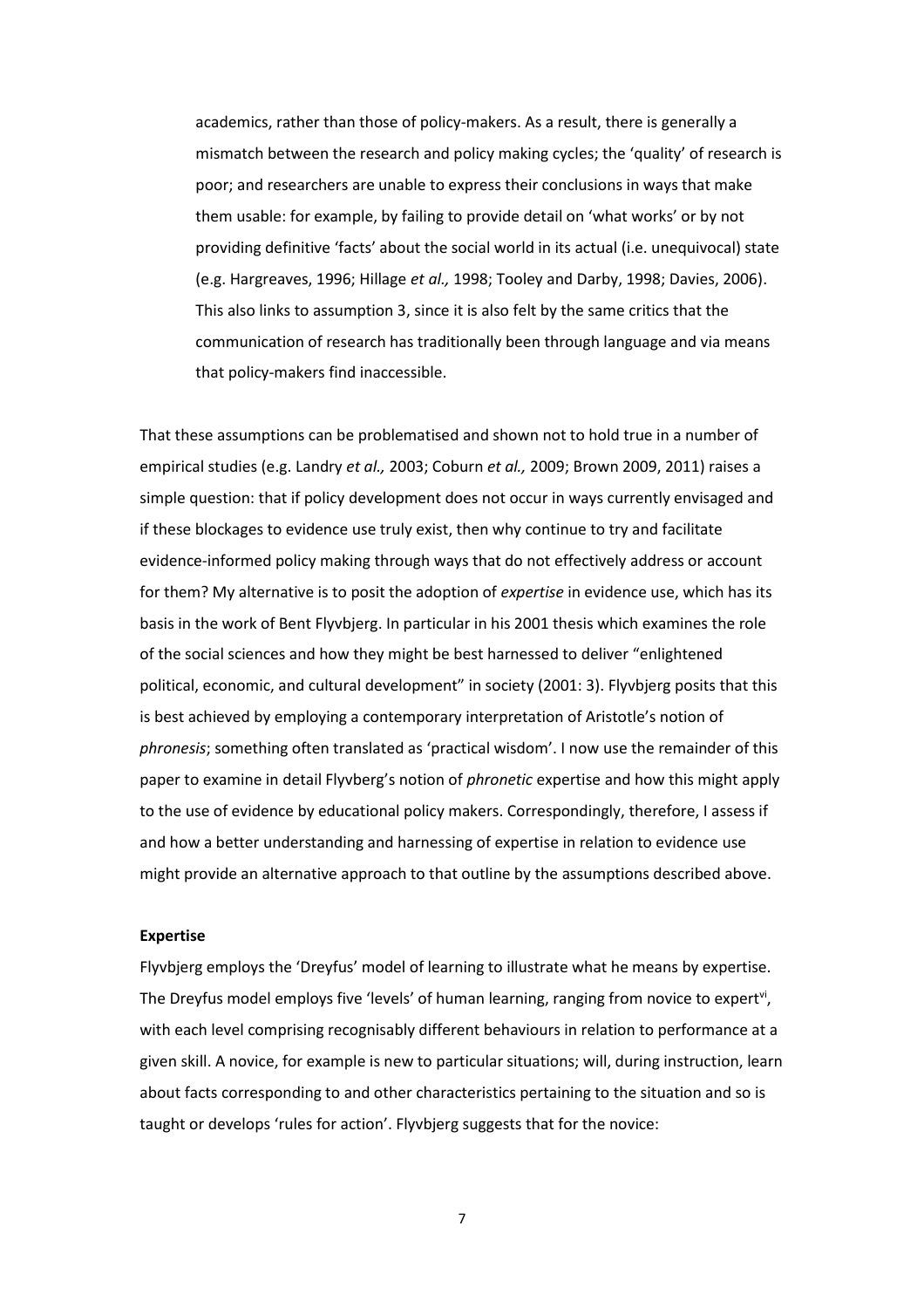Facts, characteristics, and rules are defined so clearly and objectively… that they can be recognised without reference to the concrete situations in which they occur. On the contrary, the rules can be generalised to all similar situations, which the novice might conceivably confront. At the novice level, facts, characteristics, and rules are not dependent on context: they are context independent (2001:11).

This is nicely illustrated through the example of learning to drive, which comprises theoretical rules for action (the rules of the road) along with more practical instructions: e.g. what constitutes the biting point of gears; the process of moving through gear changes and so on. Both can be learnt independently of any 'concrete' situation. Over time, however, as the driver becomes more familiar with instances in which they change gears, this process becomes more intuitive. Flyvbjerg argues that as learners advance from 'novice' and through the levels of 'advanced beginner', 'competent performer' and 'proficient performer', that a number of things occur to facilitate the normalisation of this instinctual/intuitive behaviour: firstly instances of performing in real life situations increase, correspondingly the number of 'cases' that the learner encounters and tackles also increases; secondly, recognition of different situations accumulates, as does recognition of the context in which those situations occur; thirdly, dependency on specific 'rules for action' diminishes as learners are able to interpret and judge how to perform optimally in any given situation (for example, when the noise of the engine, rather than rules of thumb concerning speed, indicates that it is time to change gear). Genuine expertise, however, only occurs as the result of 'quantum leap' in behaviour and perception; from that of an analytical problem solver to someone who: "[exhibits] thinking and behaviour that is rapid, intuitive, holistic, interpretive… [expertise] has no immediate similarity to the slow, analytical reasoning which characterises rational problem-solving and the first three levels of the learning process" (Flyvbjerg, 2001:14). In other words, experts immediately perceive a situation: the problem that is presented, the goal that must be achieved and the actions that will address this; without need to divide this process into distinct phases. This, Flyvbjerg argues is "the level of true human expertise. Experts are characterised by a flowing, effortless performance, unhindered by analytical deliberations" (2001: 21).

## **Expertise in policy development**

In the UK, the social actors directly responsible for creating central government policy are ministers and civil servants. The role of ministers is described by Riddell *et al.,* (2011), who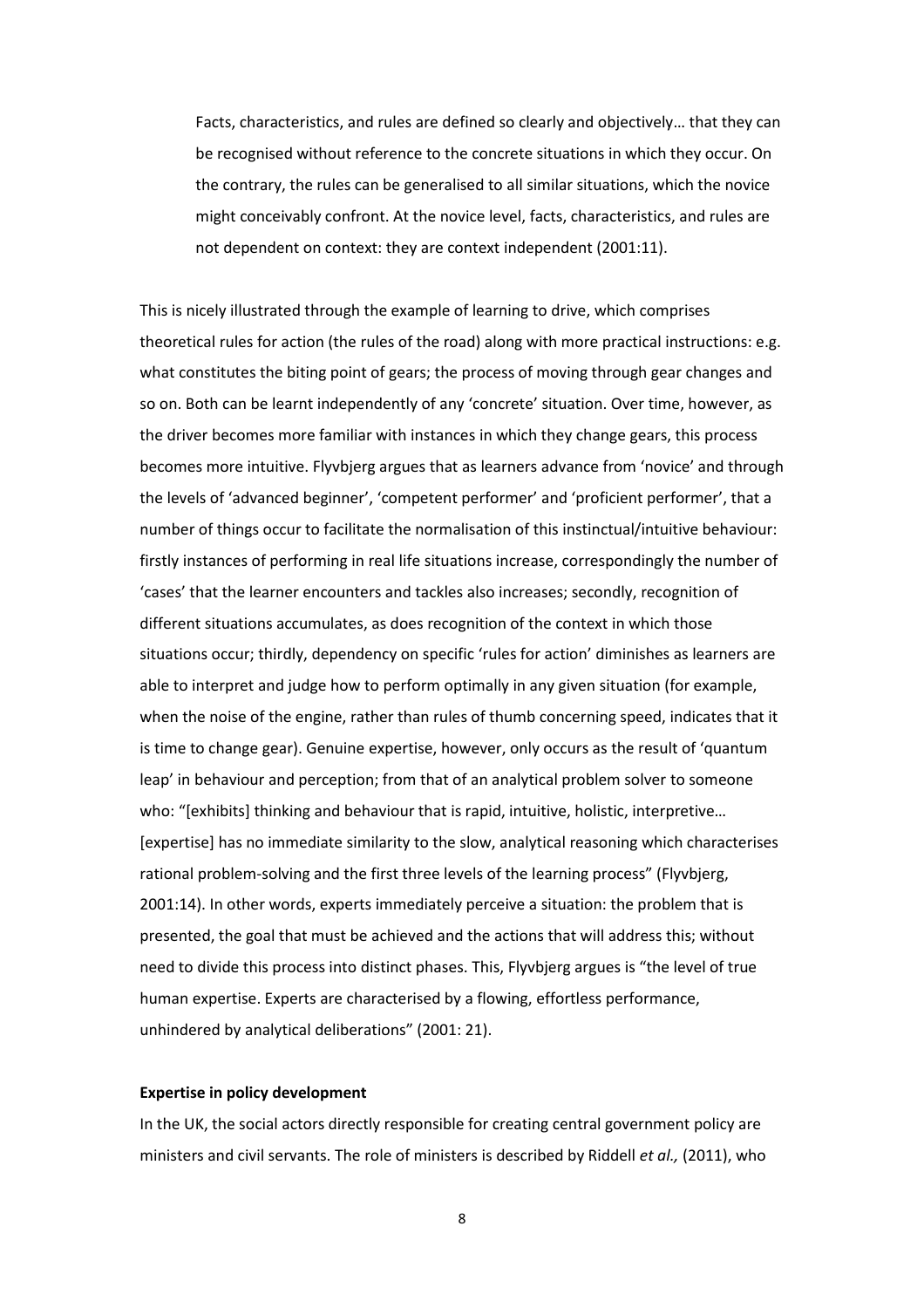suggest that in relation to policy, ministerial responsibility exists both in terms of: i) parliamentary duties (for example with regards to making statements about or in defence of policy decisions); and ii) executive and policy related responsibilities (developing policy objectives, approving decisions and providing leadership for both senior officials and their department more widely). With regards to civil servants, Ribbins and Sherratt (2012) argue that there has been a paucity of empirical studies detailing their role with regards to policy development. Nonetheless, it is possible to set out a conceptual or theoretical position regarding what their 'performances' might comprise: in particular, that it is the responsibility of civil servants to serve apolitically and implement the policies of the elected government of the day (ibid). I note in Brown (2011), for example, that from the perspective of the civil servants I have previously interviewed regarding policy development, the policies they work on or develop originate from the pre-conceived ideas, the commitments and the overall narrative of the ministers or the political party (or coalition of parties) currently in power. Policies are typically developed by teams rather than individuals and each member of the team will possess a greater or lesser general understanding of the policy process work (depending on their time in post). Whilst those responsible for the development of policy texts (such as Green and White papers) are likely to be 'generalists', they will also draw on expertise from other areas (such as legal or economic advice) as and when required (Brown, 2013). In terms of the policy process then, 'ultimate' expertise from a Flyvbjergian perspective (the achievement of *phronetic*, virtuoso expertise) may be envisaged as a state in which individual civil servants can, almost without thinking, interpret and respond to a policy request in a way that meets the requirements of the politicians requesting it, whilst also attending to the contextual nuances that might affect the successful enactment of the policy.

Invariably, however, each policy request will differ in terms of the ideologies of those requesting it, their output or impact requirements and with regards to the setting involved and the resources available. This means then that, unlike with other acts within the education sphere (such as teaching), developing solutions to ever-changing requests cannot be viewed as an act of 'performance' that can be practiced and perfected, nor something that can ever be universally or effectively judged against a fixed or definable standard: success simply relates to how well the needs and likely responses of those requesting the policy have been anticipated and met. As such, unlike with more realist notions of expertise; for example, the often quoted 10,000 hours required to achieve certain recognised levels of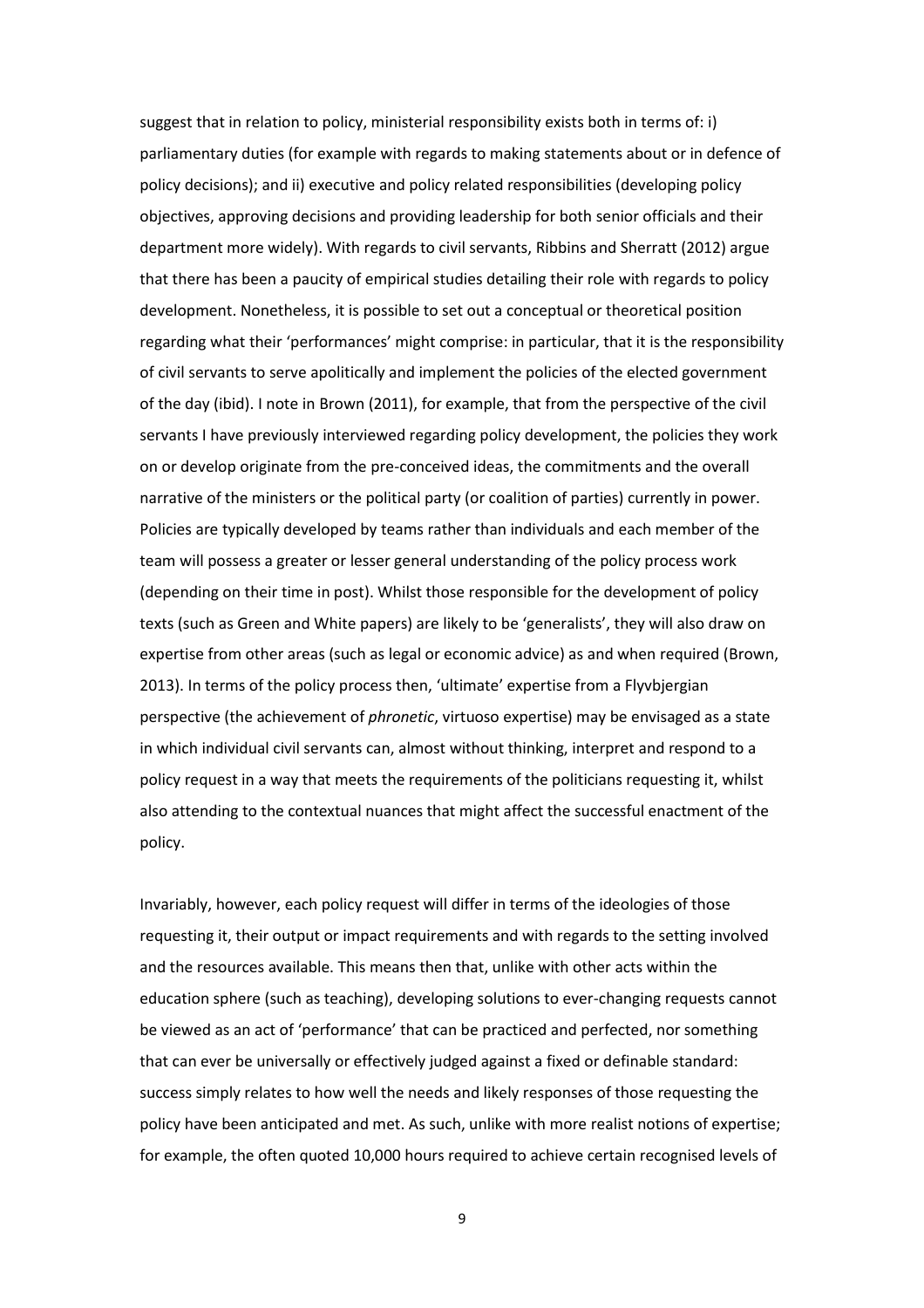performance (e.g. see Lemov, 2013), possession of expertise in the policy setting can be viewed as more constructivist and so temporal and context specific. For example, an individual may get on well with one Minister and be able to quickly ascertain and meet their needs, but may initially jar with the personality of another; this may also then affect their ability, at first, to provide solutions that both meet the Ministers' requirements and that which can effectively be enacted; alternatively, an official may move department and so have to learn about its recent policy history and the aims and successes of these policies; or an exogenous event (for example an act of legislation, or economic, social or natural disaster) may mean that the policy context changes and so a new understanding may be required of what is achievable. As such, the development of policy expertise is likely to be gradual, interrupted rather than linear and stem from constant immersion within both the policy process and in relation to the focus, remit and the personalities of those running the department in which they operate. Not only this, but given the gradual turnover of staff in any organisation, at any one time government departments will be populated with officials at different levels of competence. As a consequence, policy texts and documents will be constructed by (and also reflect) the range of proficiency and understanding that exists. Nonetheless, the general trend, despite any disruptions which occur en route, should be seen as one which heads towards competence (e.g. see Dowling, 2010) as policy makers engage more and more with specific policy cases and instances.

#### **Expertise as learning**

Notions of expertise from a Flyvbjergian perspective derive through the learning that accrues from experience: i.e. expertise is explicitly related by Flyvbjerg to the number of cases an individual interacts with. This approach is thus congruent with more constructivist/socio-cultural aspects of learning which consider the mental models learners employ when responding to new information and which reflect the notion that knowledge itself emerges from participation in cultural practices (e.g. see Paavola *et al.,* 2004). Important too is, their posited notion of 'distributed cognition' (i.e. that aspects of knowledge will be distributed amongst individuals), which implies that collaborative problem solving can be more productive than the efforts of individuals since it will bring together a myriad of perspectives. As such, it would appear that, through their day to day actions, interactions and engagement, policy makers learn through the constructivist and socio cultural modes and it's this learning that leads them to develop expertise in policy development.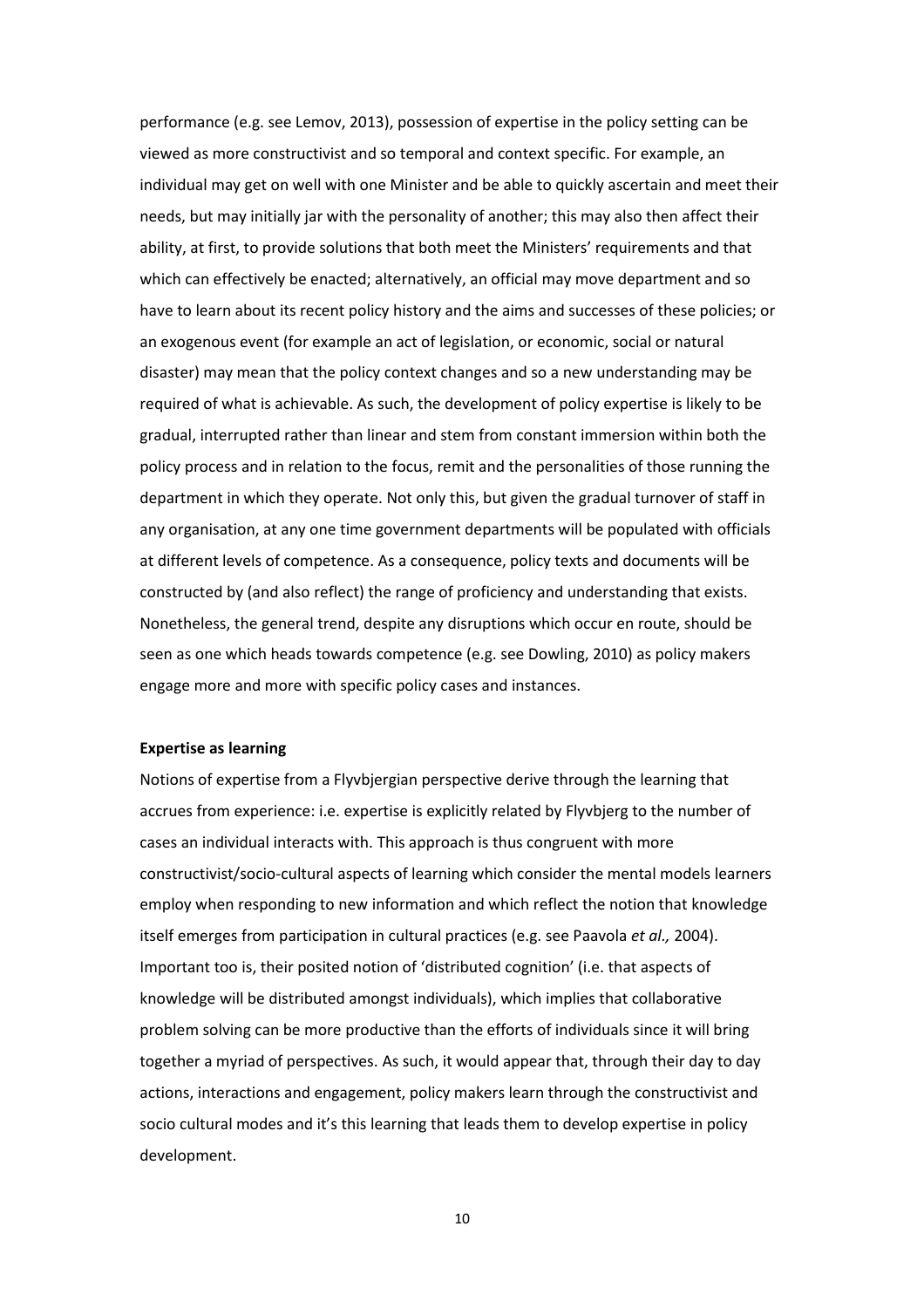When it comes to evidence use as currently conceived, however, civil servants would appear both to be positioned and to act, at the level of *novice.* For example, I have noted above the linear perspectives regarding how evidence is used, which posit that there will be fixed points at which evidence will or should be consulted in order to inform policy. In other words that evidence is not regarded as something to be considered continuously or holistically but separately as part of a defined, rationalised, sequence of events. This disrupted engagement can occur either directly with regards to research texts or in terms of those who might provide them: for example, where they exist, government departments often separate rather than bring together within policy teams, specialists and more 'generalist' civil servants (with the former holding experience with regards to social research, economic knowledge, legal knowledge and so on). Such separation can vary from teams being located in different floors of an office to them being situated within different cities (the Department for Education, for example has much of its research and statistical activity based outside of London, including in offices in Sheffield and Darlington); separation does however mean that specialists are often called in at fixed points to discuss an issue rather than provide constant input into the policy development process. This, as a result, serves to limit the number of instances or cases of evidence 'generalist' policy-makers are exposed to.

This notion is reaffirmed when we examine the kinds of evidence requested and privileged by civil servants, which is often akin to the knowledge that may be found in an instruction manual. For example evidence that details 'what works'; i.e. that provides generic, context independent rules of thumb (which can be applied to any situation: e.g. to all classrooms or schools); or evidence that is 'policy ready' (Brown, 2013). In both cases, this type of evidence can be directly applied against potential plans for action or used to pinpoint solutions in themselves. In addition, this type of evidence is easily digested and thus frequently doesn't require more than cursory engagement or interpretation in order for it to be employed. In fact, the more esculent the evidence, the more likely its 'use' can be limited to a simple acceptance/rejection of the recommendations or solutions presented (Cherney *et al.,* 2012). For example, should it point to a solution that is not cost effective or impractical to implement, then this type of evidence is likely to be dismissed out of hand. A more valuable engagement, however, would see policy makers taking into account the basic or underlying principles of the message in question and for these to become intertwined with other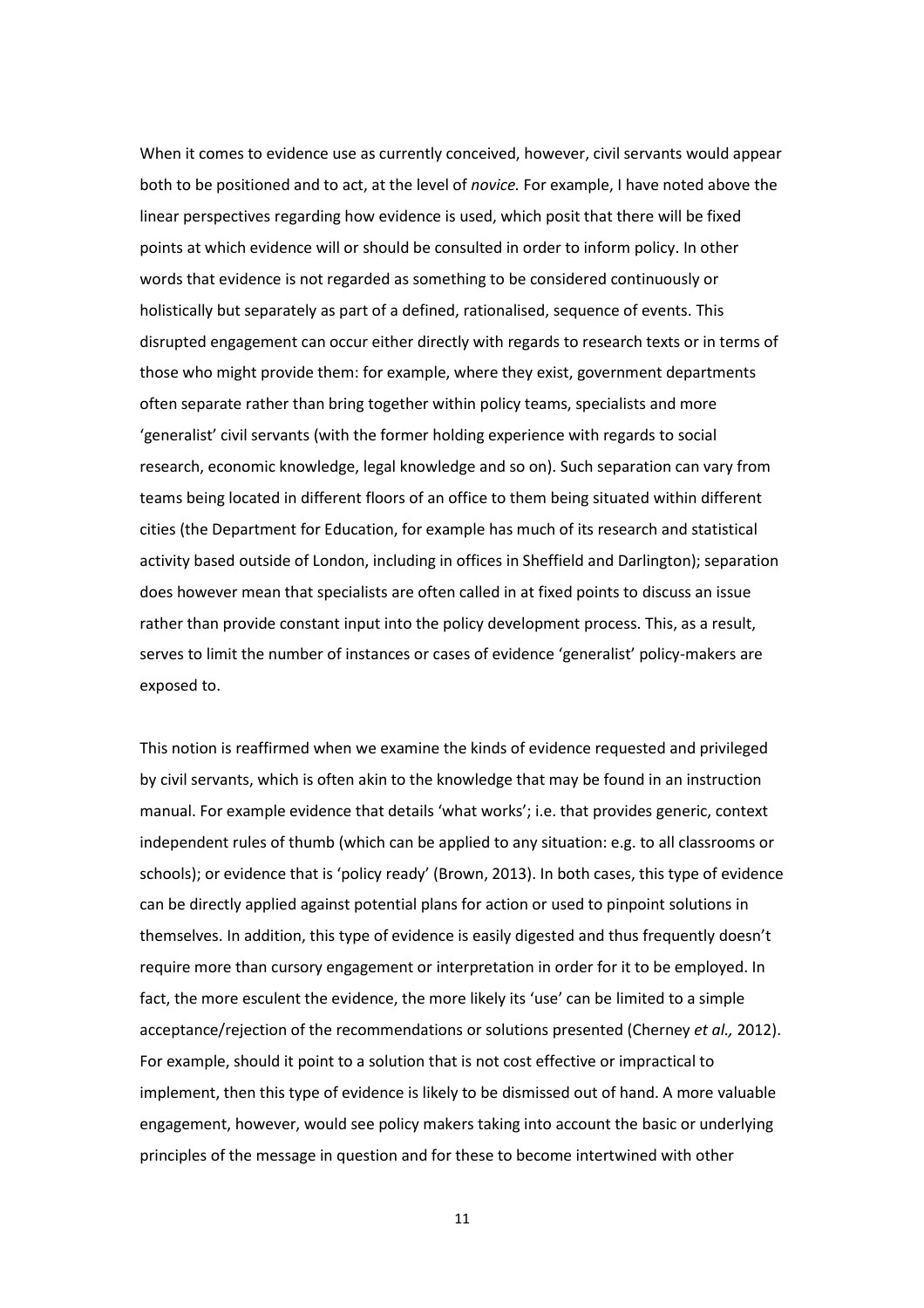situational/contextual variables in order to produce a solution (also see Ball, 1994 and Pollard and Newman, 2010). Such engagement is typically referred to as being 'reflective' in nature (Hannay and Earl, 2012) and I suggest that the non-reflective use of research would appear to stem from how research is currently recontextualised.

# **Recontextualisation**

Dowling describes the process of 'recontextualisation' as "any action that views one practice from the perspective of another" (2010: 3). For the purposes of evidence informed policy making, therefore, recontextualisation refers to the viewing of the practice and outputs of research from the practice and desired outputs of policy making. In Dowling (2013), the following schema is provided for the process of recontextualisation:

| Figure 1: modes of recontextualisation (from Dowling, 2013) |  |  |  |
|-------------------------------------------------------------|--|--|--|
|-------------------------------------------------------------|--|--|--|

| Recontextualising               | <b>Recontextualised Practice</b> |                   |  |  |
|---------------------------------|----------------------------------|-------------------|--|--|
| <b>Strategy</b>                 | Weak discursive                  | Strong discursive |  |  |
|                                 | saturation                       | saturation        |  |  |
| Weak discursive<br>saturation   | Improvising                      | de-principling    |  |  |
| Strong discursive<br>saturation | rationalising                    | re-principling    |  |  |

The axes of the schema may be defined in the following way: firstly, whether the 'practice' being recontextualised exhibits strong or weak discursive saturation (i.e. the extent to which strategies associated with the practice tends to render its principles explicit). For example, the process of undertaking academic research (issues with epistemological paradigms aside) may be regarded as explicit since 'best practice' is described in research text books and for students, examined in a formalised way. Second, whether the practice which engages in the recontextualisation activity does so via formalised and explicit strategies or those which are more ad-hoc in nature. For example, in the case of policy-making, whether there are distinctive rules or procedures for action in creating government policy (specifically, as relate to the use of evidence). This then provides four possible modes of recontextualisation, of which I am concerned with two: *re* and *de-principling*: this is because, as noted above, I suggest that the process of creating research may be regarded as exhibiting strong discursive saturation with extant notions regarding 'best practice' set out in terms of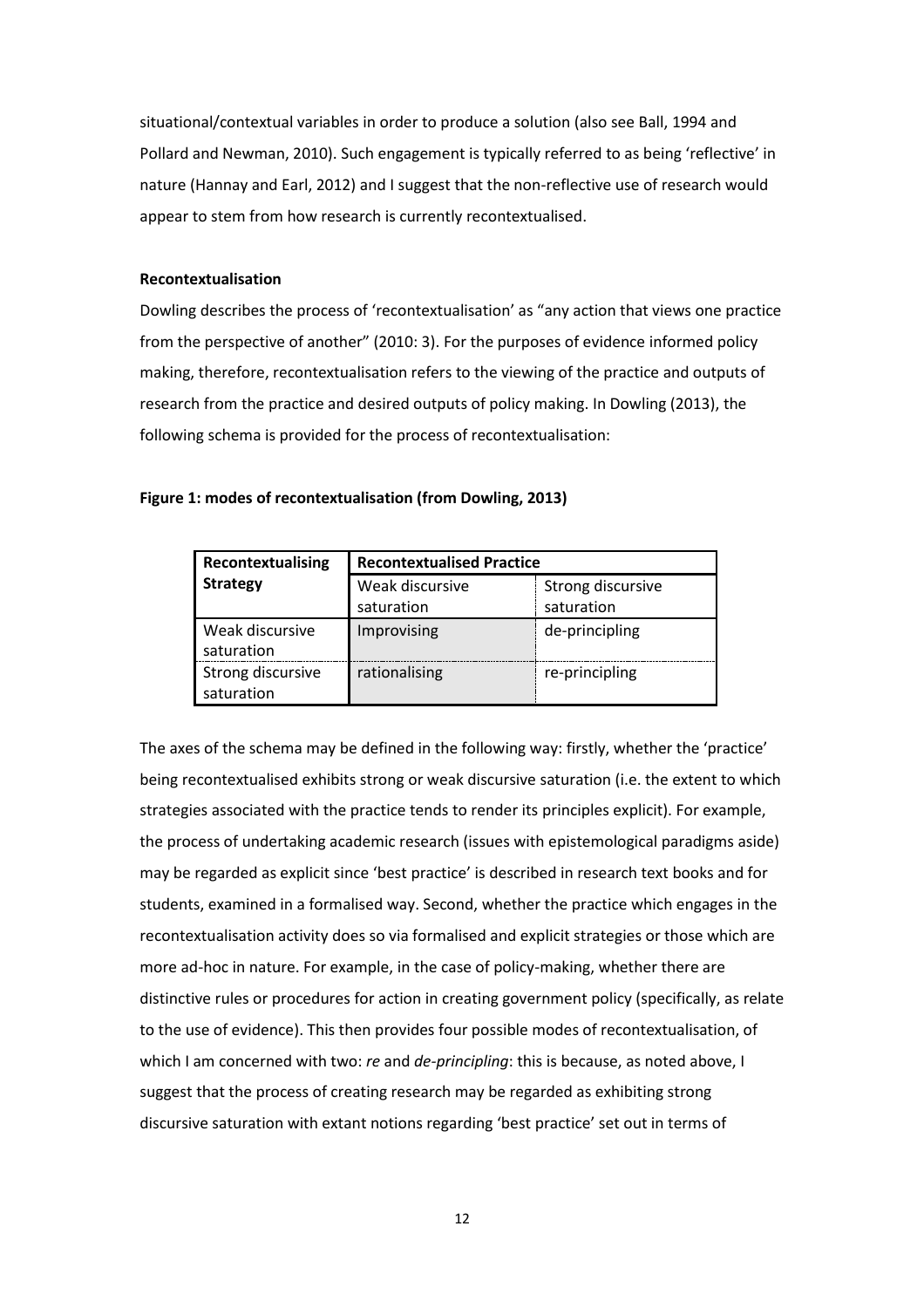strategies to ascertain validity and reliability (and that stretch across disciplines and paradigms).

In order to ascertain which mode (*re* and *de-principling*) currently dominates, however, we have to understand the present practices of utilising research within policy development. Empirical analysis would appear to suggest that these are more context specific or even adhoc in nature (e.g. see Brown, 2013) and so are tacitly principled. For example, current strategies that might be employed by researchers (or intermediaries) in order that evidence might be employed within policy development are set out in Brown (2011) and relate to researchers: i) providing outputs which attempt to meet policy-makers' specific requirements from research ('policy ready' strategies); ii) researchers seeking to effectively communicate and/or use effective techniques or channels to promote their research ('promotional' strategies); iii) researchers engaging in 'traditional' academic behaviour ('traditional' strategies); and iv) researchers attempting to shift their relative position with regards to the how 'privileged' they are by policy-makers (which affects the ease with which they can access or influence them), or how policy-makers perceive the policy context to which their research pertains ('policy preference' strategies).

To the extent that there appear to be no explicit, formalised strategies for engaging with evidence by policy makers, other than to request of it that it is transformed by researchers (who can only do this by essentially 'second guessing' what needs to be done and without guarantee that their efforts will be successful), we might argue that policy-makers' are seeking what Dowling (2010a) describes as 'instruction': pedagogic action in relation to research that simply concerns one-off performances and occurs without any general desire by or requirement to develop more enduring competence.<sup>vii</sup> As a result, their current approach to recontextualisation is one of *de-principling*: of not seeking to fully engage with or learn from research, rather to use it to bolster policy-arguments.

Whilst the *novice*-level use of *de-principled* evidence might be appropriate in solving well specified tasks, where the solution is equally well defined and understood, it is less well suited to situations in which the task is complex, where the solution needs to incorporate a multitude of factors (including the economic and ideological) and where any solution proposed will be scrutinised by the media and critiqued by those with vested interests in its outcome. In other words, when it comes to the process of policy making as it actually occurs.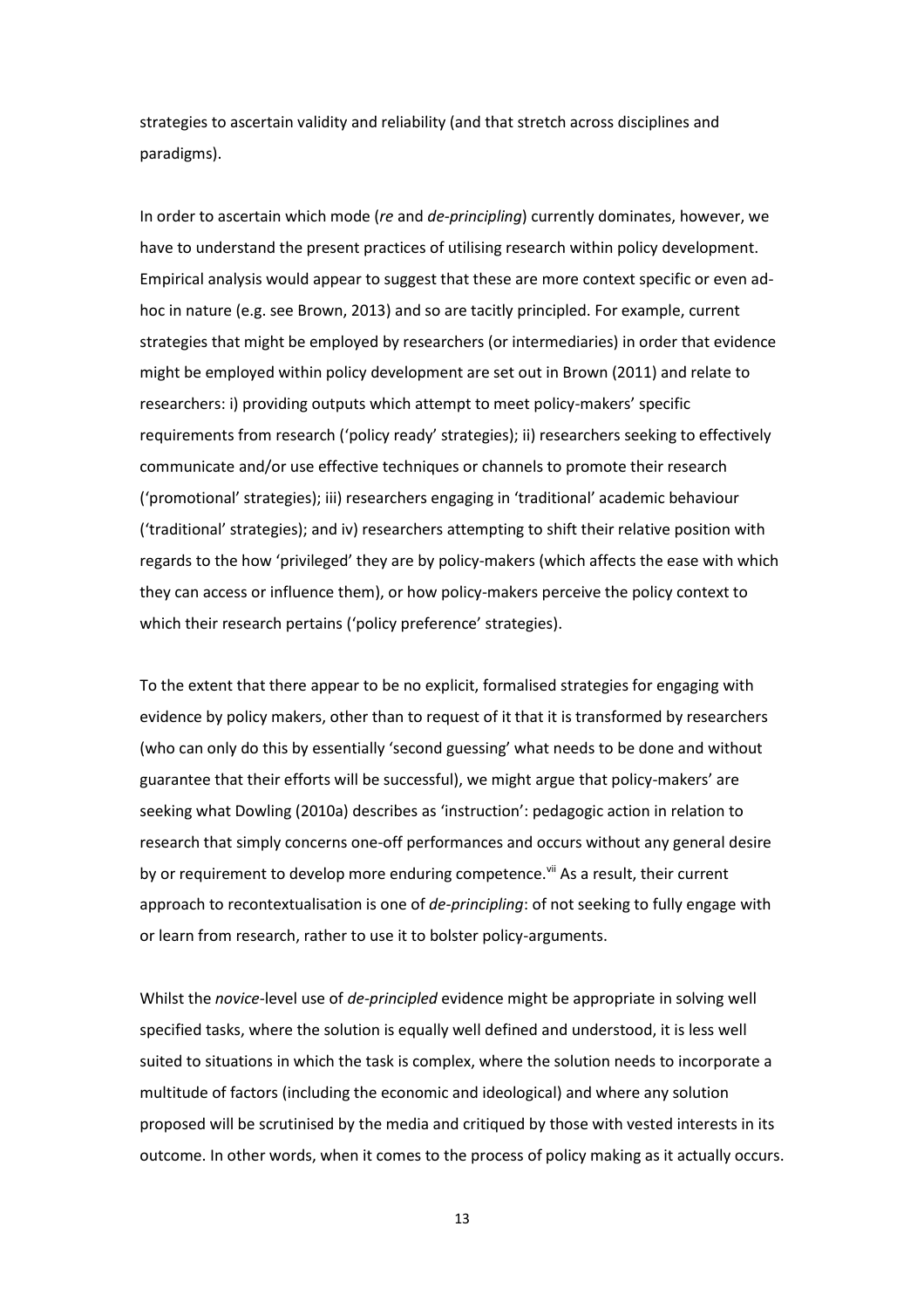True expertise in evidence use, on the other hand, provides a vision of policy makers as social actors who intuitively develop responses to situations: with this intuitive holistic reading based on an amalgamation of the formal knowledge they have adopted to date, an understanding of the specific case they are dealing with and their understanding of the other environmental factors that might be influence the policy decision (e.g. the amount of money that is available; the ideological or personal perspectives of the ministers initiating the policy; how the press/public might respond; who might try and block its implementation; those stakeholders who might need to be courted; the capacity of available delivery mechanisms to ensure that the policy is implemented on the ground, and so on). This then moves conceptions of how policy makers should engage with evidence away from something separate and temporally specific, to something which is fully and continuously integrated.

#### **Moving to expertise in evidence use**

My proposed way forward for the notion of evidence-informed policy making is therefore to suggest that policy makers, as an essential element of their role, move to more continuous engagement with research and researchers. As well as illustrating what might be, however, I argue that the *phronetic* approach actually represents a more realistic conception of evidence use as it currently stands. For example, it is ordinarily implicitly assumed that the mind of the policy maker must be 'empty' of knowledge in relation to a given issue until they have been provided with evidence in relation to it. Patently, this cannot be true: policy makers will have considered opinions, are likely to have an understanding of the wider policy environment and may have already digested research in relation to a given issue before they are specifically required to tackle a given problem. As such, adopting a *phronetic* approach illustrates the fallacy of conceiving of evidence use as something separate from policy development: that instead, we must recognise that policy-makers and their decisions will already be (explicitly or implicitly) informed by every facet that has shaped their perspective/reality to date; including the evidence and knowledge they have already adopted.

I also argue that my proposed approach presents a more effective way of accounting for some of the issues (problematised assumptions) I outline above, which serve to prevent increased instances of evidence use. For example, continuous engagement with research means that policy decisions will not be contingent on evidence being considered at a fixed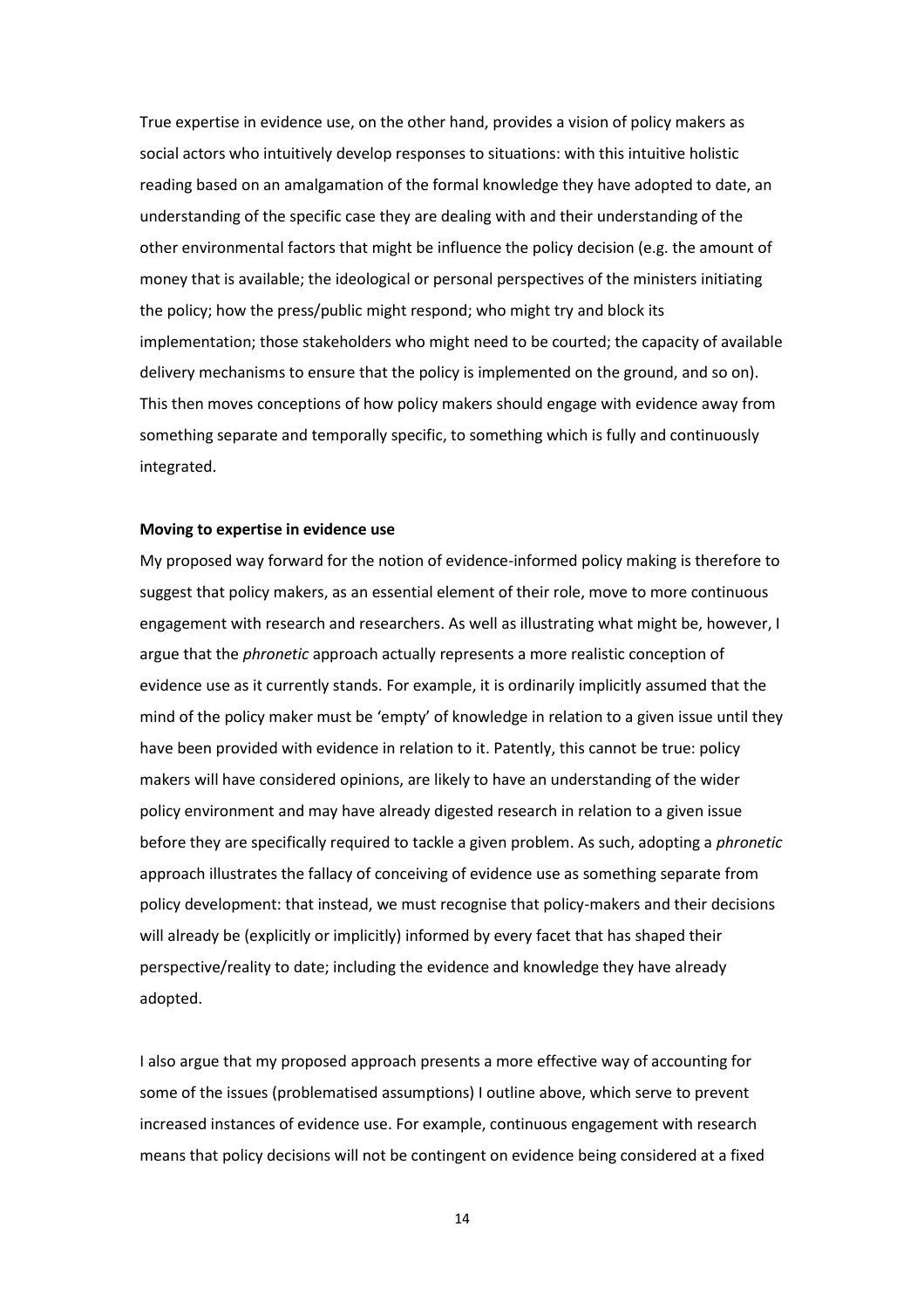point in time in order for them to be considered 'evidence-informed'. In addition, this position also provides a much needed 'constructivist' alternative to the dominant 'realist positivist' perspective: rather than policy makers relying on or awaiting tranches of evidence to provide direction, policy makers instead will develop their own understanding of the evidence base and draw their own implications (in terms of 'what works') from it. At the same time, how evidence is interpreted and whether it is adopted, rather than solely a function of 'rational' engagement, will be driven by the perspectives developed by policy makers over time and the realities that they inhabit. This means that rather than assuming concepts of quality and the methodology employed will be the key determinants as to whether evidence will be used, they will instead sit alongside notions such as how well the story 'resonates' with policy makers (something alluded to by Huberman, 1990). In addition, as policy makers develop a picture of the evidence base over time, they will be less likely to be faced with situations where they will be required to accept/reject the findings of a particular study in relation to a policy decision. Instead their decisions will be steeped in a rich bank of evidence; of which some (depending upon their time in post) will have its origins in a multitude of past 'policy agoras' (Brown, 2011) corresponding to a wealth of ideological positions held by previous governments: civil servants will thus be aware of potential solutions residing outside of the agora and the ways in which these solutions might be bought into the fold.

## **What kind of engagement?**

So in what format should such continuous engagement take? Collins and Evans (2007) argue that developing expertise requires deep immersion amongst those considered to be experts. Learning communities are an alternative form of capacity building, which embrace this approach and have been described by Stoll (2008: 107) as a means through which to build "learning [in order] to support educational improvement". Learning communities comprise: "inclusive, reflective, mutually supportive and collaborative groups of people who find ways, inside and outside their immediate community to investigate and learn more about their practice" (ibid). The notion of such communities thus encapsulates instances where policymakers and researchers might conjoin in order to facilitate learning about and from formalized/academic knowledge.

A key benefit of the learning communities approach may be attributed to the nature of the learning that takes place within them, which is encapsulated by the process of knowledge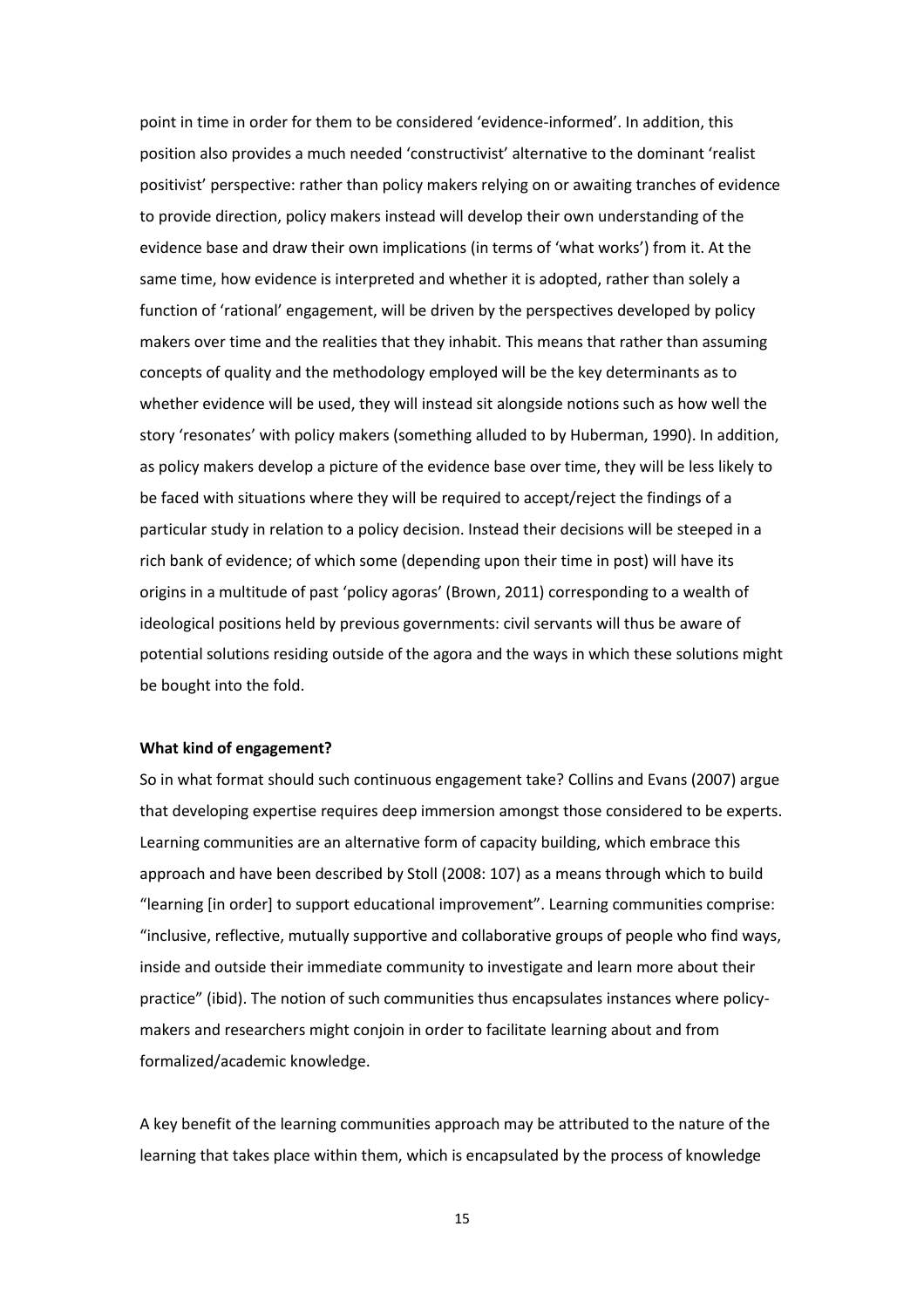'creation'; described by Stoll (2008) as one where the producers and users of formal knowledge, who are, respectively, also the users and holders of 'practical' knowledge, come together to create 'new' knowledge (Stoll, however, uses the term 'animation'). Nonaka and Takeuchi (1995) conceptualise this process of creation as one which arises from the interactions that arise between tacit and explicit (or informal and formal) knowledge. In particular a 'spiralling' that accrues from the occurrence of four sequential types of knowledge conversation: i) the conversation between tacit knowledge and tacit knowledge (labelled 'socialisation'); ii) the 'externalisation' of tacit knowledge (i.e. its explication); iii) a conversation between explicit and explicit knowledge (which represents the 'combination' of explicit knowledges); and iv) the 'internalisation' of knowledge (i.e. its move from being external to knowledge which is tacit). The first stage, 'socialisation', should be regarded as representing baseline behaviour, i.e. the normal state of affairs which governs' policymakers' interaction with one another; since it may be assumed that those operating in a given policy area will all have some commonality or overlap with regards to their perceptions and understandings in terms of a given issue. The second stage ('externalisation') represents a situation in which policy-makers and researchers are cataloguing 'what is known' (both in terms of 'formal' and praxis based knowledge); the third stage represents creation, as the totality of 'what is known' is combined and shaped into new solutions to issues. In the sense that I have been discussing throughout this paper, such creation results in 'policy ready' knowledge, i.e. evidence directed at policy problems. The final stage then represents the situation of policy-makers porting this new knowledge and intuitively drawing upon it as part of the day to day process of developing policy solutions.

I note above that creation will lead to new knowledge that is 'policy ready'. Unlike as currently conceived, however (where I have critiqued the notion of 'policy ready', because of the expectations by policy-makers that these outputs should comprise a solo enterprise by researchers); through knowledge creation, policy-makers build their capacity to use research (i.e. by engaging with researchers who can assist with explanations as to method and meaning), whilst simultaneously merging formal and informal/tacit knowledge in a dynamic way to address real and current policy concerns. In other words, policy-makers engage to construct their own 'policy ready' knowledge-based understanding, rather than act as passive recipients of research knowledge. It is this creation (and the journey towards it), which thus develops policy makers' *phronetic* expertise with regards to evidence use.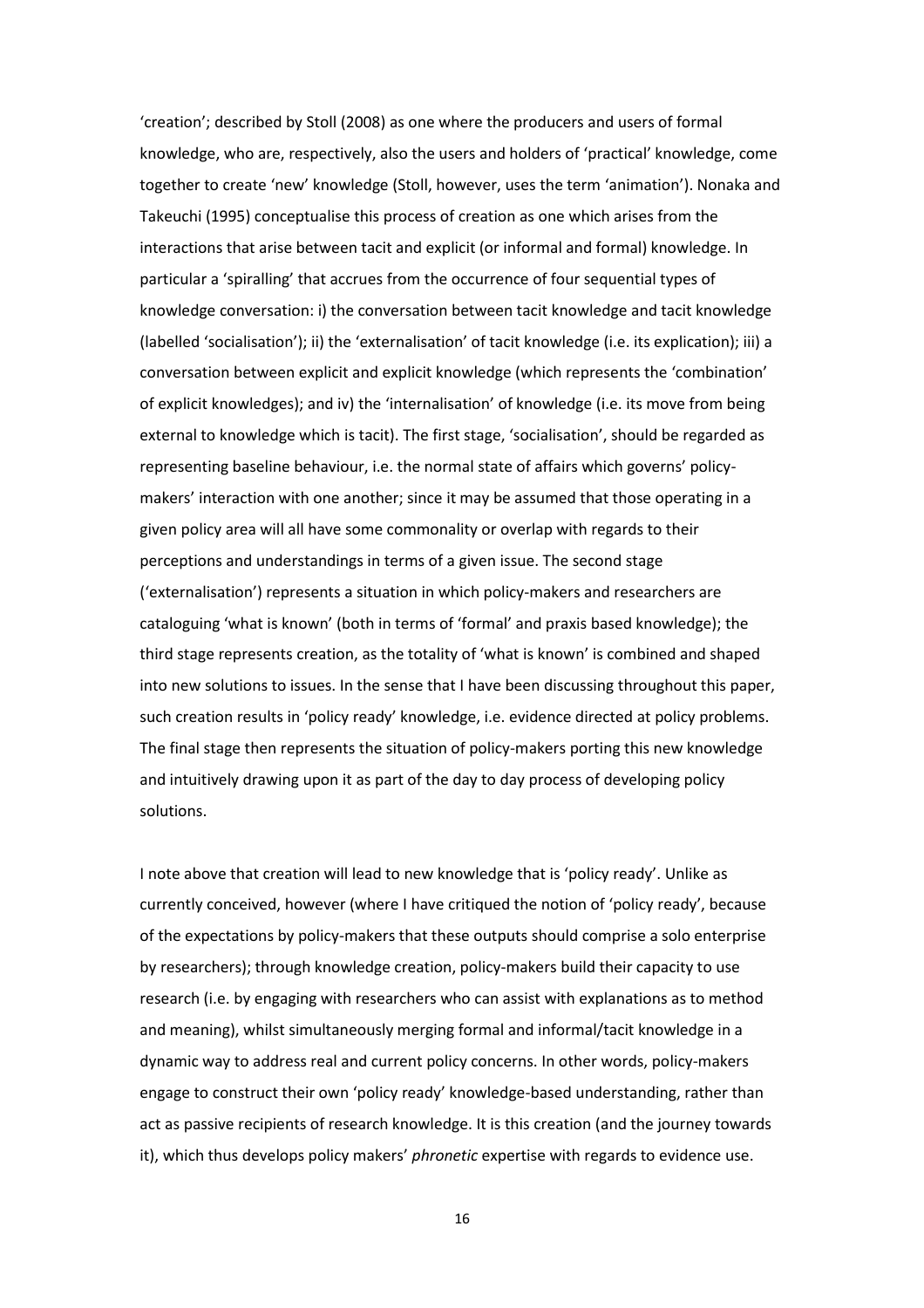### **How might such engagement be facilitated and enforced?**

The final consideration then must be how to facilitate and enforce continuous engagement via the development of policy learning communities. This is likely to need thought and effort both at the level of the individual and at the level of departments/organizations. At an individual level, if the general remit or expected requirements of policy-makers are expanded so as to include an active engagement with evidence, then expectations with regards to their ability to do so must be altered too. The competency framework for central government officials in the UK is set out within *Professional Skills for Government* (PSG). The PSG provides four thematic groupings for Civil Service competencies: i) leadership; ii) core skills; iii) professional skills; and iv) broader experience.<sup>viii</sup> Within these, two statements of 'ability' encapsulate what is currently required in terms of evidence-use: in 'leadership', for example, there is the requirement that civil servants "build capacity for the organisation to address current and future challenges"; under 'core skills' is the requirements that civil servants are able to engage in "analysis and use of evidence".

I suggest that these are neither sufficiently descriptive, or prescriptive enough to encourage the development of capacity/instances of evidence use; nor the regular participation of officials in learning communities (or similar activities). Beginning with the former, for example, Hannay and Earl (2012: 313) argue that the skills required for the twenty first century include: "collaboration, problem framing, critical thinking, 'thinking outside of the box', innovation and creativity"; all of which are functions or outputs associated with being able to employ evidence. Pierson *et al.,* (2012), examining the health sector in Canada, also suggest that core competencies for policy-makers working in this area should include 'proficiency' in evidence-informed decision making (which implies developing 'experience of' rather than simply having an 'ability to'). In a similar vein, Pollard and Newman argue that:

The ability of teachers to recognise the type of knowledge required to address a particular practice issue, to find such knowledge, to appraise its quality and relevance, and to interpret it for their own practice environment are… key features of professional teaching practice. This process and the set of skills/knowledge required to apply it are what is referred to as evidence- informed practice (2010: 264).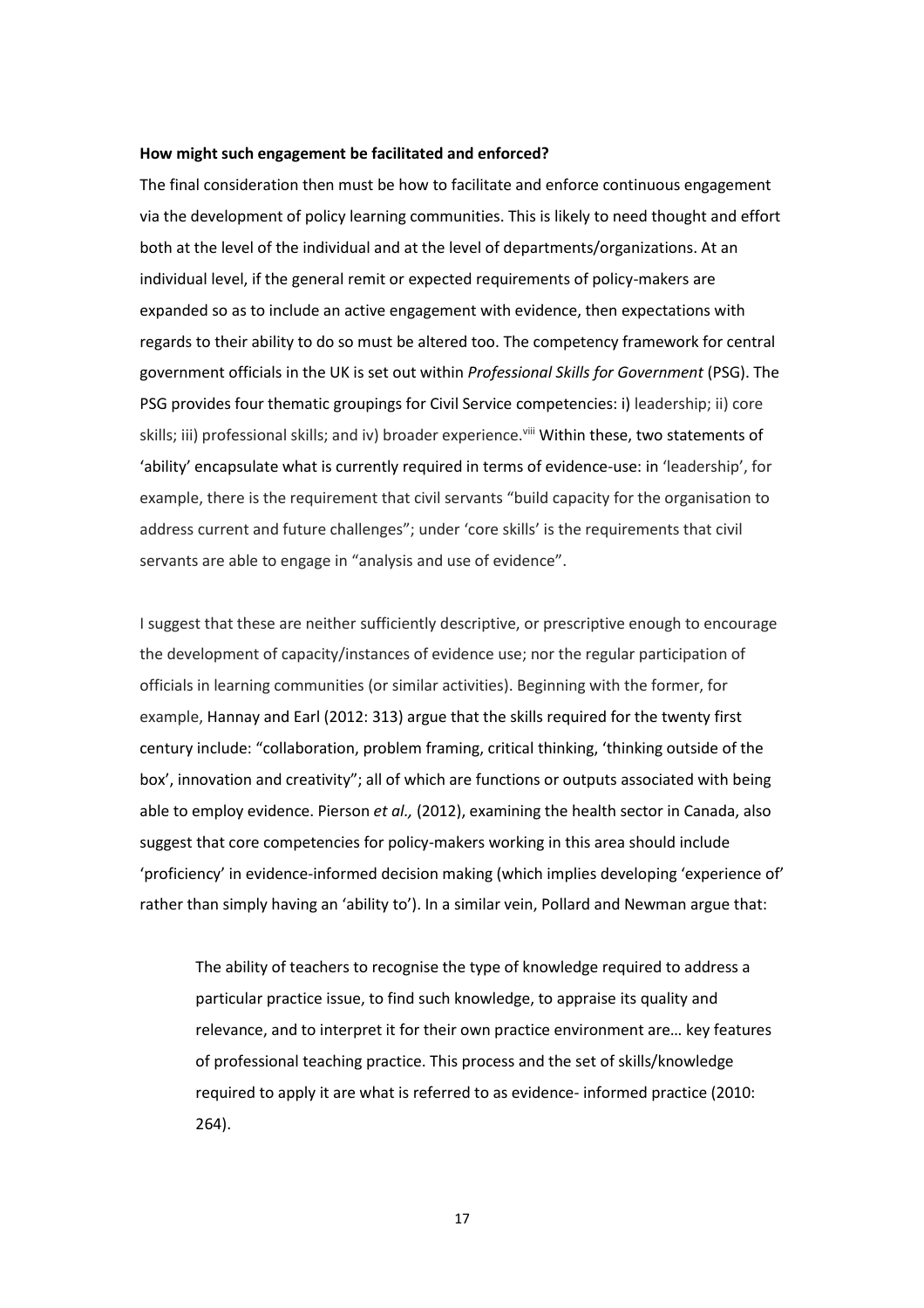I argue that the same might apply to policy-makers seeking to find innovative and effective solutions to problems (whether in one department or across departments or even jurisdictions where specific problems have multiple roots or drivers: e.g. also see Hargreaves, 1999; 2010). As such, it is clear that current descriptive requirements in this area need to be revised and addressed so that policy-makers are not only required to engage with evidence, but that it is obvious what policy-makers are expected to be able to achieve once they have done so.

In addition to competency, however, is the mechanism of enforcement: i.e. prescription with regards to how the descriptive expectation noted above is to be realised in practice. In recent years UK governments have sought to establish various ways of improving the competence and capacity of the education work force. This approach is encapsulated by the notion of the 'self-improving' school system and its corresponding four forces of 'top-down performance management'; the development of 'capability and capacity'; market 'incentives' to improve efficiency and quality; and customers/users being able to dictate and shape services (Ball, 2008: 103). Ball (2008) argues that hand in hand with the emergence of this system have been the use of a number of key terms to signify what is required from reform; including notions such as: 'transformation', 'enterprise', 'modernization', 'innovation', 'creativity', 'competition' and 'dynamism'. Within the self-improving system, specific policies in relation to the governance and modernization of the school work force have included, for example both 'standards' for teachers and the National Professional Qualification for Headship (NPQH) for school leaders. These serve not only to set out expected behaviour, against which performance can be judged, but have also, in recent years, acted as frameworks for progression within the teaching profession (with the NPQH, for example, essentially acting as a benchmark entry requirement for headship in UK schools). Given the notion of such a system, of which policy-makers must surely be part, it is argued that the reforming gaze of government may also be required to look inwards and apply some of the transformative and modernizing approaches used elsewhere on itself; putting in place mechanisms of performitivity (such as standards) to ensure that engagement with evidence and participation in activities such as knowledge creation are essential rather than perfunctory and form a vital and integral part of any policy-makers' career progression.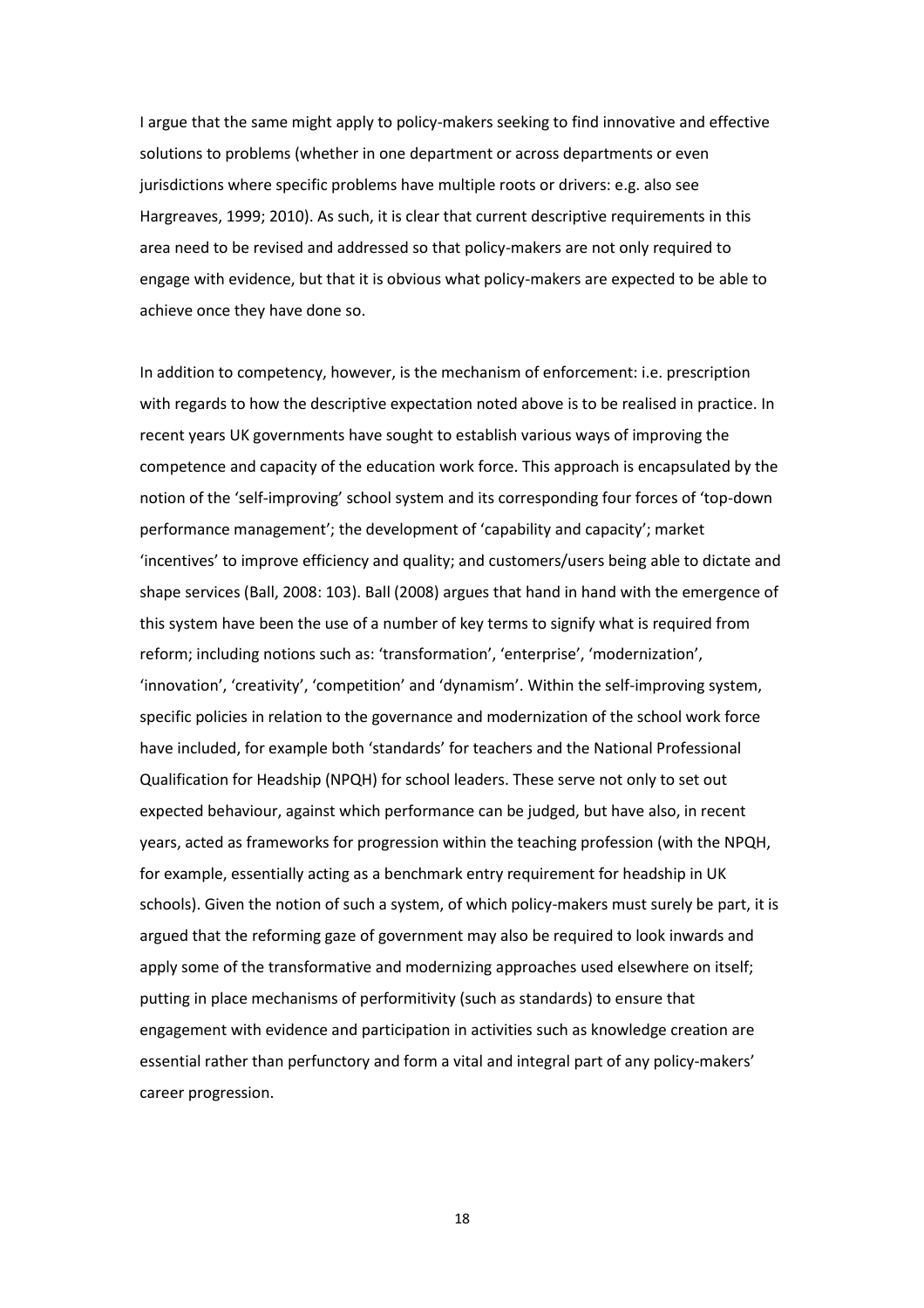Organisational culture too, however, will need to accommodate learning community activity. Talbert (2010), for instance, notes that, whilst learning communities rely on collaboration, access to a variety of resources and are directed to establishing mutual accountability and responsibilities in terms of reaching effective outcomes; that bureaucracies rely on creating checks and balances. In other words, that bureaucracies operate by limiting the power of individuals or groups of individuals to act. As a consequence, Talbert argues that bureaucratic resource must be used to facilitate learning strategies: i.e., that aspects such as collaboration, mutual trust, participation and accountability must be allowed to develop within a context of rules, check-up and accountability.

# **Conclusion**

Within this paper I have argued that current conceptions of evidence-informed policy making are dominated by a number of assumptions which fail to either meaningfully characterize the policy process or to fully account for the role of evidence within it. Instead they serve hinder efforts to marry evidence to decision-making (by grounding them falsely) and in doing so perpetuate what has been previously described as the 'evidence-dilemma': an intuitive understanding that evidence should have a substantive influence on policy, combined with a disappointed resignation to the fact that it invariably will not (Brown, 2013). My alternative has been to engage with Flyvbjerg's notion of expertise and to show how the learning that accrues from the engagement with multiple cases will in the long term lead to competency. As a result I have firstly proposed educational change, by suggesting that policy-makers should seek to engage with evidence in a continuous rather than sporadic way throughout the policy process. My proposed approach to this is the establishment of learning communities and the instigation of processes of knowledge creation within them, as well as to introduce mechanisms for ensuring policy-makers are required but also supported to participate within such communities. I have also, however, sought to put forward suggestions for ways of facilitating more effective educational change in terms of the development of educational policy. This is because I argue that is only by unleashing the type of expertise that will accrue from such activity that we might see evidence use increaseing the probability of policy being more effective, equitable and efficient in terms of its value for money (Oxman *et al.* 2009).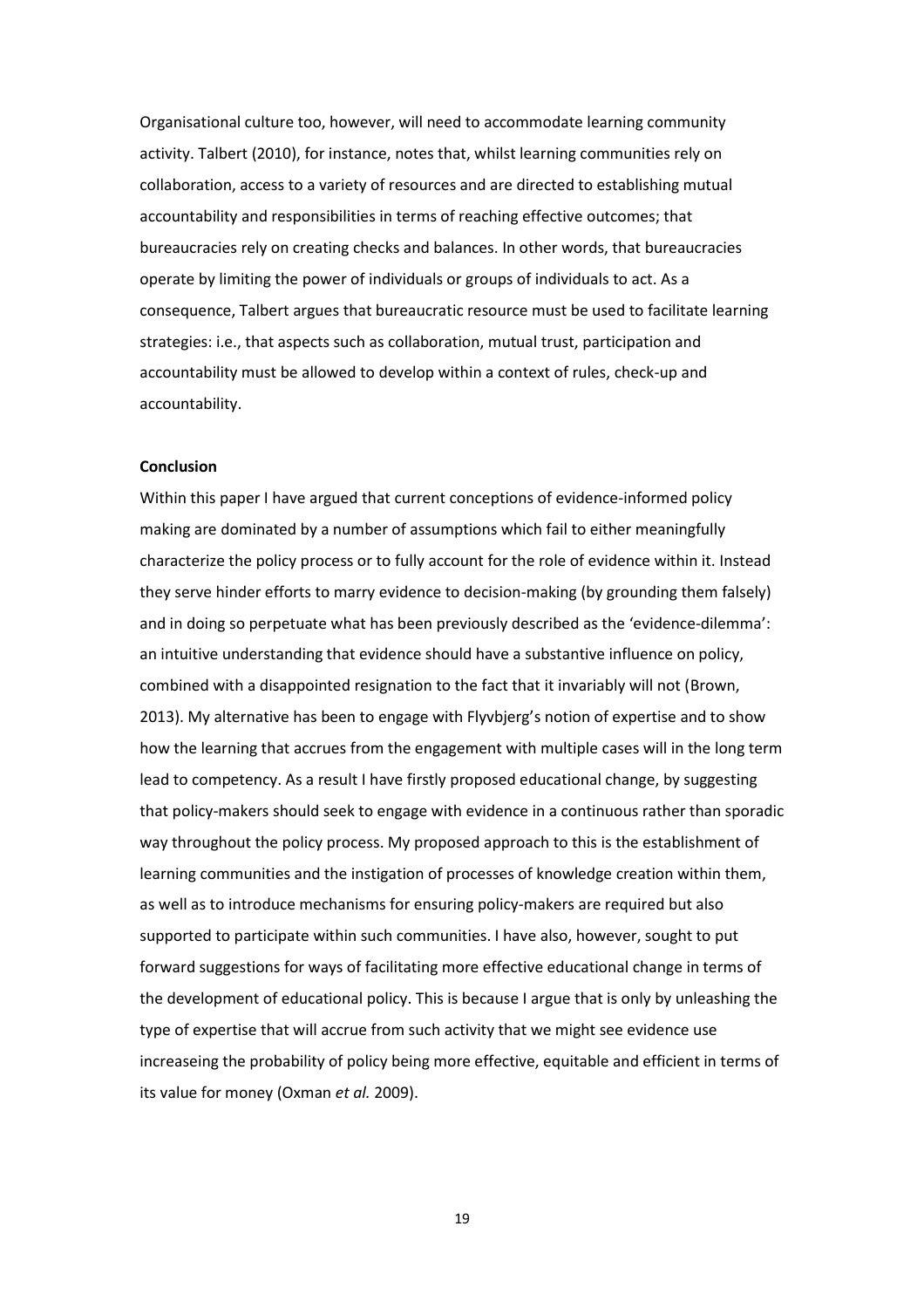### **References**

Alton-Lee, A. (2012). The use of evidence to improve education and serve the public good. Paper prepared for the New Zealand Ministry of Education and the annual meeting of the American Educational Research Association, Vancouver Canada, April 2012.

Ball, S. (1994) Intellectuals or technicians? The urgent role of theory in educational studies, British Journal of Educational Studies, 43, 3, pp255-271.

-- (2008) *The education debate*, (Bristol, The Policy Press).

Brown, C. (2009) *Effective research communication and its role in the development of evidence-based policy making. A case study of the Training and Development Agency for Schools*, Unpublished MRes Dissertation, University of London, Institute of Education.

-- (2011) *What factors affect the adoption of research within educational policy making? How might a better understanding of these factors improve research adoption and aid the development of policy?* Unpublished DPhil Dissertation, University of Sussex.

-- (2012) The 'policy-preferences model': a new perspective on how researchers can facilitate the take-up of evidence by educational policy makers, *Evidence & Policy*, 8, 4, pp. 455-472.

-- (2013) *Making Evidence Matter: A new perspective for evidence-informed policy making in education*, (London, IOE Press).

Cabinet Office (2013) *What Works: Evidence Centres for Social Policy*, available at: https://www.gov.uk/government/uploads/system/uploads/attachment\_data/file/136227/ What Works publication.pdf, accessed on 20 March, 2013.

Campbell, S., Benita, S., Coates, E., Davies, P., and Penn, G. (2007) *Analysis for policy: evidence-based policy in practice*, (London, HM Treasury).

Cherney, A., Povery, J., Head, B., Boreham, P. and Ferguson, M. (2012) What influences the utilisation of educational research by policy-makers and practitioners?: The perspectives of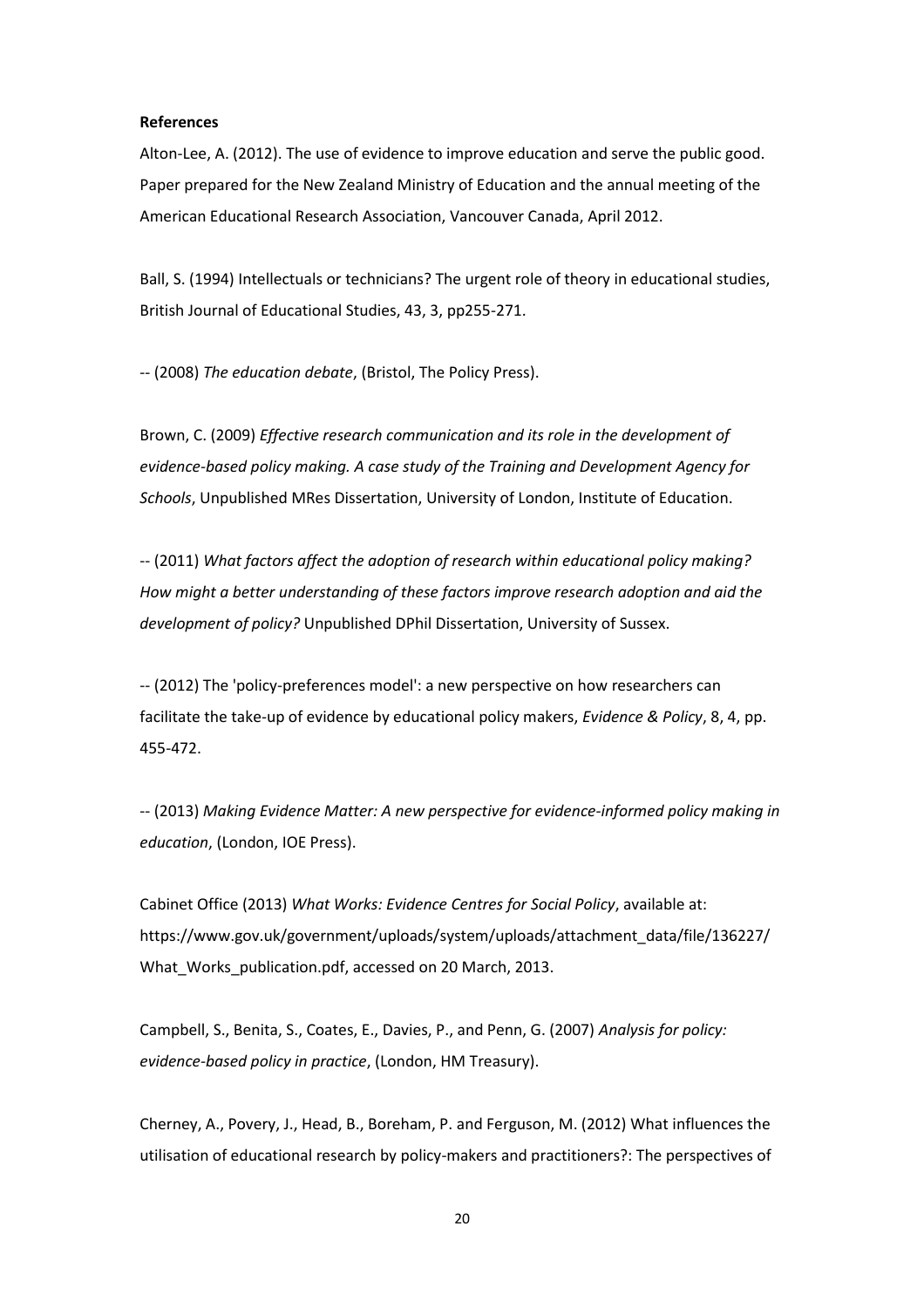academic educational researchers, *International Journal of Educational Research*, 883, pp. 1- 2.

Coburn, C. E., Toure, J., and Yamashita, M. (2009), Evidence, interpretation, and persuasion: Instructional decision making in the district central office. *Teachers College Record,* 111, 4, pp. 1115-1161

Collins, H., and Evans, R. (2007) *Rethinking expertise* (London, University of Chicago Press).

Davies, P. (2006) Scoping the Challenge: A Systems Approach, National Forum on Knowledge Transfer and Exchange Toronto Canada, 23-24 October 2006, available at: http://www.chsrf.ca/migrated/pdf/event\_reports/philip\_davies.ppt.pdf, accessed 14 August 2012.

Department for Children Schools and Families (2008) *Analysis and Evidence Strategy 08-09*, (London, DCSF).

-- (2009) *Analysis and Evidence Strategy 09-10*, (London, DCSF).

Dowling, P.C. (2010a). Abandoning mathematics and hard labour in schools: A new sociology of education and curriculum reform. In C. Bergsten, E. Jablonka, & T. Wedege (Eds.), Mathematics and mathematics education: Cultural and social dimensions. Proceedings of Madif 7 (pp. 1-30). Linköping, Sweden, SMDF. Plenary presentation at Madif 7, Stockholm University, Stockholm, 27th January 2010. available at: [www.pauldowling.me/stockholm2010/Abandoning%20Mathematics%20and%20Hard%20La](http://www.pauldowling.me/stockholm2010/Abandoning%20Mathematics%20and%20Hard%20Labour%20in%20Schools.pdf) [bour%20in%20Schools.pdf,](http://www.pauldowling.me/stockholm2010/Abandoning%20Mathematics%20and%20Hard%20Labour%20in%20Schools.pdf) accessed on 15 July, 2013

-- (2010b) The Problem of Recontextualisation, available at: http://www.pauldowling.me/publications/dowling(2010).pdf, accessed 23 June 2013

-- (2013) Social Activity Method (SAM): A fractal language for mathematics, Mathematics Education Research Journal, pp. 1-24, available at: [http://link.springer.com/content/pdf/10.1007%2Fs13394-013-0073-8.pdf,](http://link.springer.com/content/pdf/10.1007%2Fs13394-013-0073-8.pdf) accessed on 15 July, 2013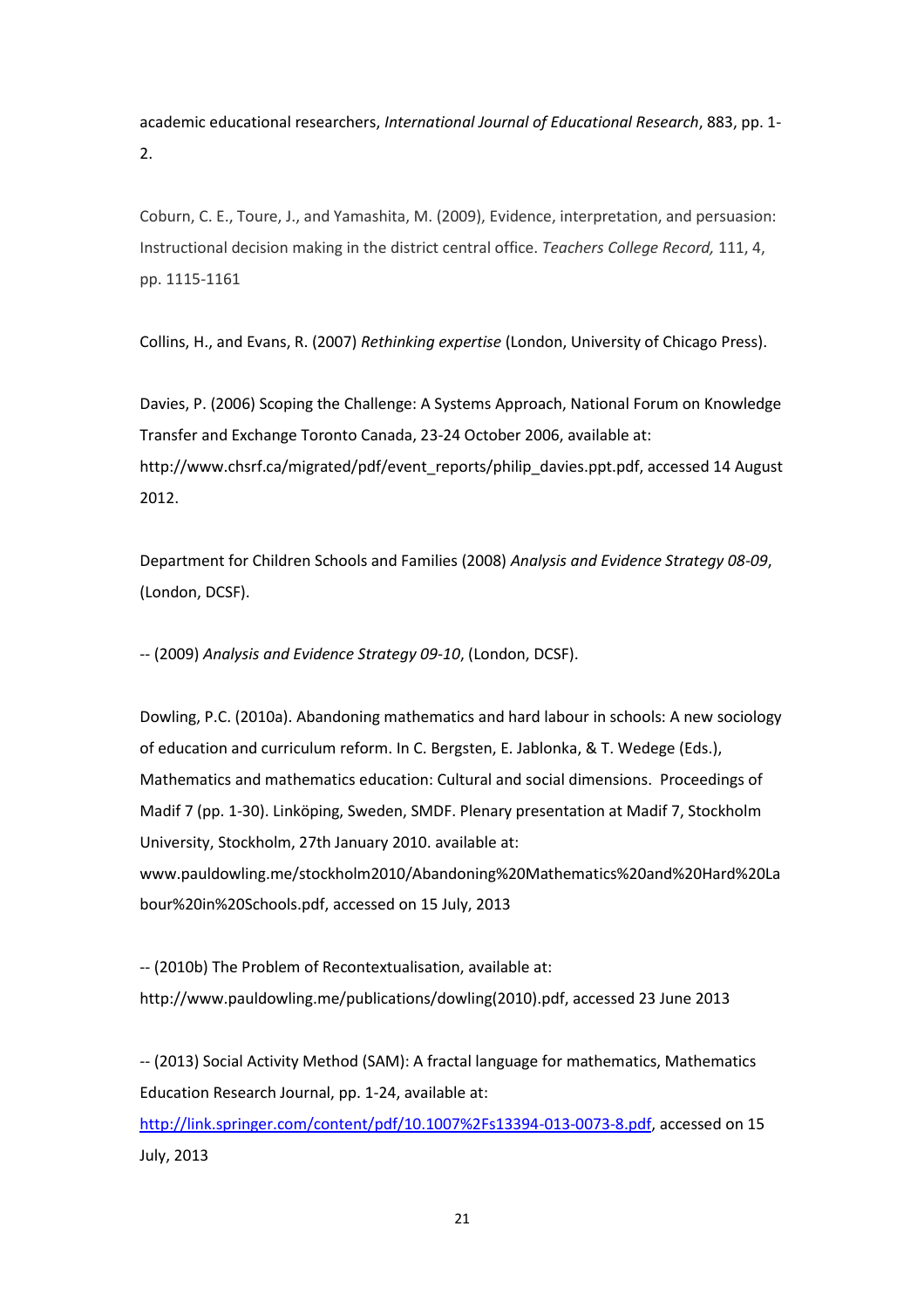Flyvbjerg, B (2001) *Making Social Science Matter: Why Social Inquiry Fails and How it Can Succeed Again*, (Cambridge, Cambridge University Press).

Gough, D., Tripney, J., Kenny, C., Buk-Berge, E. (2011) Evidence informed policymaking in education in Europe: EIPPEE final project report summary, available at: www.eipee.eu/LinkClick.aspx?fileticket=W6vkqDjbiI%3d&tabid=2510&language=en-GB, accessed on 11 September 2012.

Government Office for Science. (2010) *Science and Analysis Review of the Department for Children Schools and Families,* (London, Government Office for Science).

Habermas, J., Cooke, M. (ed.)(1999) *On the Pragmatics of Communication*, (Cambridge, MA, MIT Press).

Hackley, C. (1999) Tacit knowledge and the epistemology of expertise in strategic marketing management, *European Journal of Marketing*, 33, 7/8, pp. 720-735

Hannay, L. and Earl, L. (2012) School district triggers for reconstructing professional knowledge, *Journal of Educational Change*, 13, pp. 311-326.

Hargreaves, D. (1996) The Teaching Training Agency Annual Lecture 1996: Teaching as a research based profession: possibilities and prospects, available at: http://eppi.ioe.ac.uk/cms/Portals/0/PDF%20reviews%20and%20summaries/TTA%20Hargre aves%20lecture.pdf, accessed on 13 August 2012.

-- (1999) The knowledge-creating school, *British Journal of Education Studies*, 47, 2, pp. 122- 144.

-- (2010) *Creating a self-improving school system*, (Nottingham, National College for School

Hillage, L., Pearson, R., Anderson, A. and Tamkin, P. (1998) *Excellence in Research on Schools*, (London: DfEE).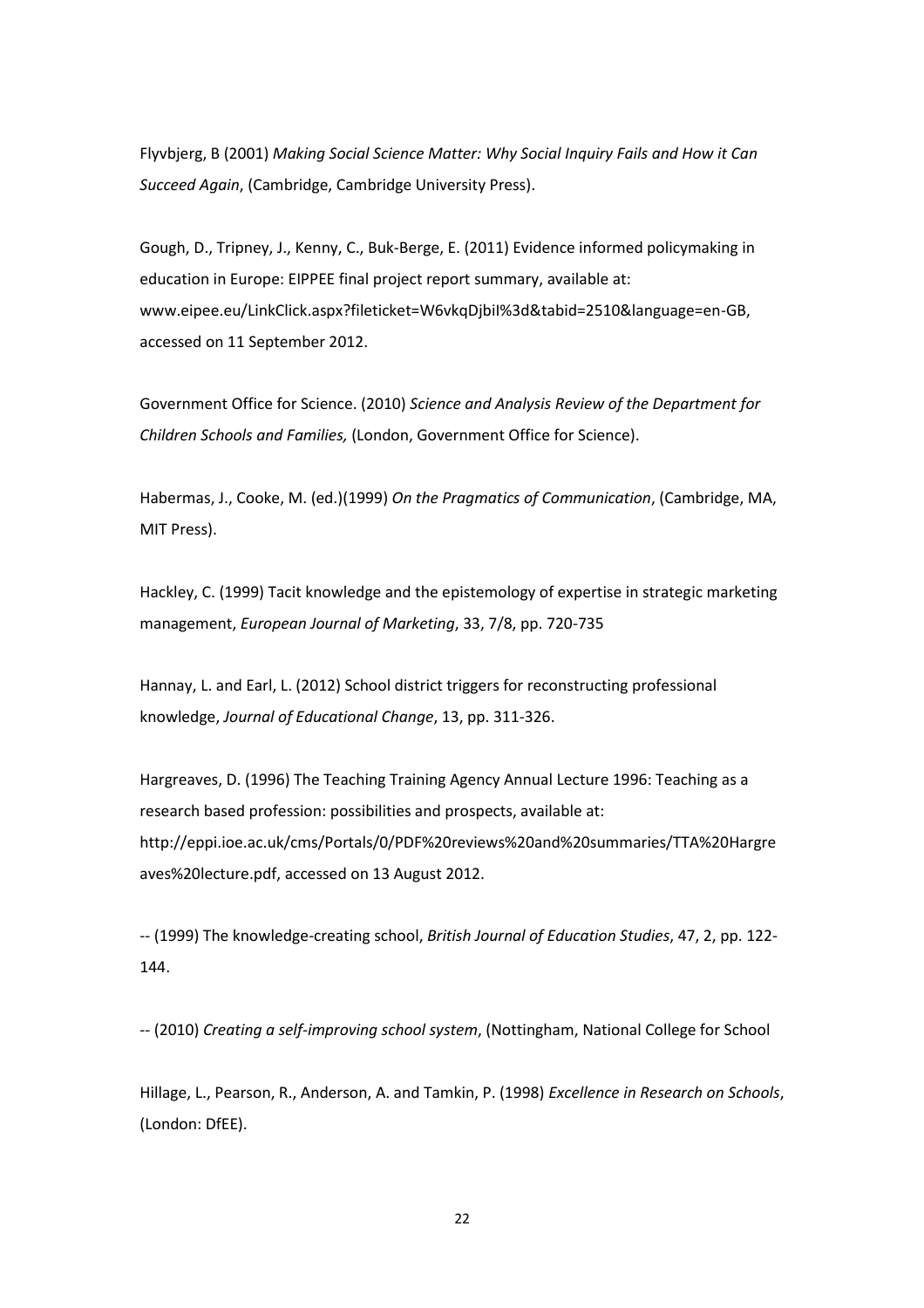Huberman, M. (1990) Linkage between researchers and practitioners: A qualitative study, *American Educational Research Journal*, Summer, pp. 363-391.

Knott, J. and Wildavsky, A. (1980) If dissemination is the solution, what is the problem?, *Knowledge: Creation, Diffusion, Utilization,* 1, 4, pp. 537–78.

Landry, R., Amara, N., and Lamari, M. (2003) The Extent and Determinants of Utilization of University Research in Government Agencies, *Public Administration Review*, 63, 2, pp. 192- 205.

Lee, S., Aos, S., Drake, E. Pennucci, A., Miller, M., Anderson, L. (2012) Return on Investment: Evidence-Based Options to Improve Statewide Outcomes (April 2012 Update), available at: http://www.wsipp.wa.gov/pub.asp?docid=12-04-1201, accessed on 9 November 2012.

Lemov, D., Woolway, E. and Yezzi, K. (2013) *Practice Perfect: 42 Rules for Getting Better at Getting Better*, (San Francisco CA, Jossey Bass).

Nonaka, I. and Takeuchi, H. (1995) *The knowledge creating company: how Japanese companies create the dynamics of innovation*, (New York, Oxford University Press).

Nutley, S.M., Walter, I. and Davies, H.T.O. (2007) *Using evidence: How research can inform public services*, (Bristol, The Policy Press).

Oakley, A. (2000) *Experiments in knowing: gender and method in the social sciences*, (Cambridge, Polity Press).

Oxman, A., Lavis, J., Lewin, S., and Fretheim, A. (2009) SUPPORT Tools for evidence-informed health Policymaking (STP) 1: What is evidence-informed policymaking?, available at: www.health-policy-systems.com/content/7/S1/S1, accessed on 14 November 2010.

Paavola, S., Lipponen, L. and Hakkarainen K. (2004) Models of innovative knowledge communities and three metaphors of learning, *Review of Educational Research*, 74.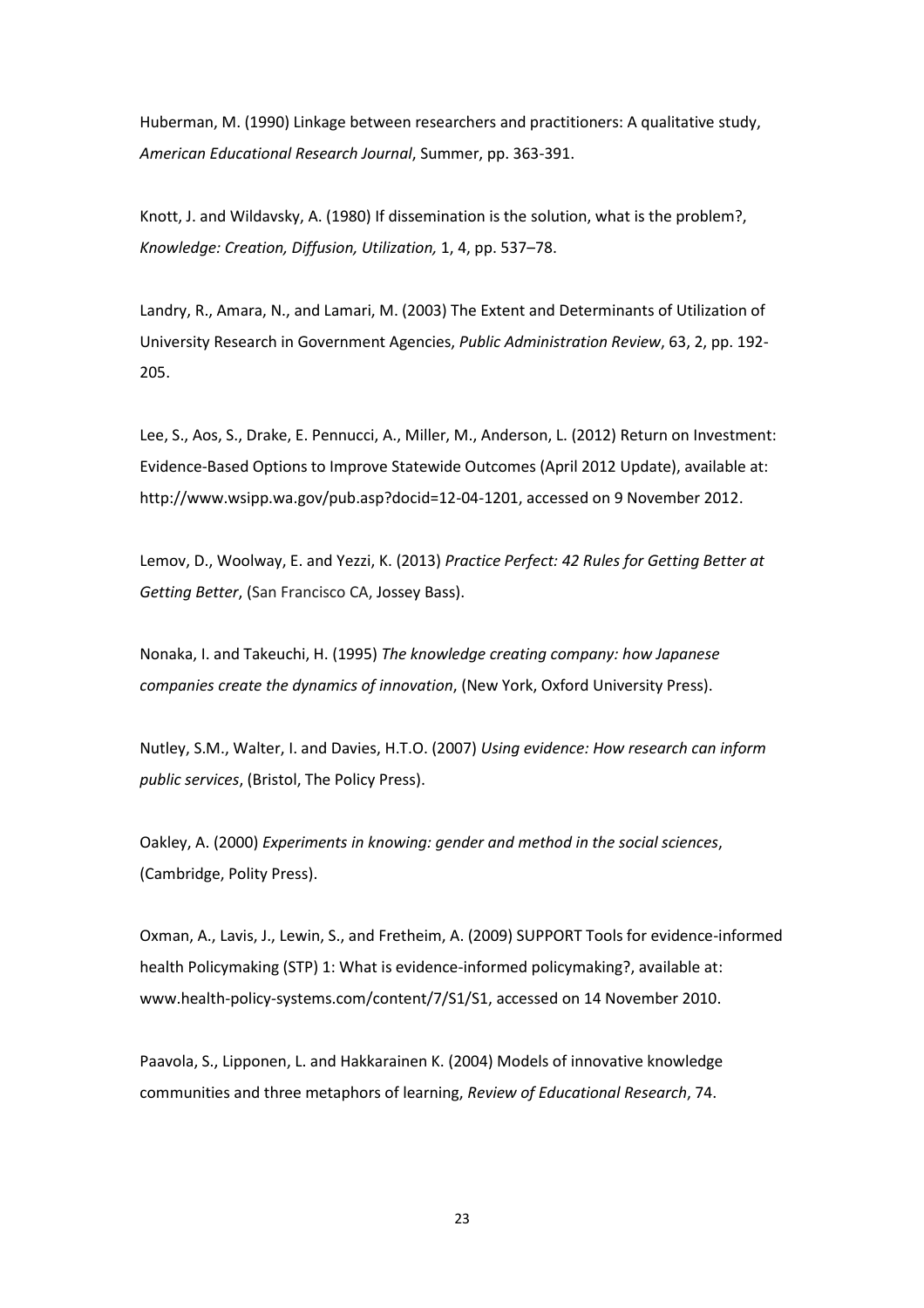Perry, A., Amadeo, C., Fletcher, M., Walker, E., (2010) *Instinct or Reason: How education policy is made and how we might make it better* (Reading, CfBT).

Pierson, L., Ciliska, D., Dobbins, M. and Mowat, D. (2012) Building capacity for evidenceinformed decision making in public health: a case study or organizational change, *BMC Public Health*, 12, 137, pp. 1-13.

Pollard, A. and Newman, M. (2010) Educational research: A foundation for teacher professionalism?: in Arthur, J. and Davies, I. (eds) *The Routledge Education Studies Textbook*, (Routledge, London).

Ribbins, P. and Sherratt, B. (2012) Permanent Secretaries, consensus and centrism in national policymaking in education – Sir David Hancock and the Reform Act 1988: A place for a humanistic research dimension, *Educational Management Administration and Leadership*, 40, 5, pp. 544-558.

Riddell, P., Gruhn, Z. and Carolan, L. (2011) The challenge of being a Minister, available at: www.instituteforgovernment.org.uk/sites/default/files/publications/The%20Challenge%20o f%20Being%20a%20Minister.pdf, accessed on 9 October 2012.

Scott, S., Knapp, M., Henderson, J., and Maughan, B. (2001) Financial cost of social exclusion: follow up study of antisocial children into adulthood, *British Medical Journal*, 323, pp. 1-5.

Stewart, R., and Liabo, K. (2012) Involvement, expertise and research quality: a new model of public and patient involvement in research, *Journal of Health Services Research and Policy,* 18.

Stoll, L. (2008) Leadership and policy learning communities: promoting knowledge animation, in: Chakroun, B. and Sahlberg, P. (eds) *Policy learning in action: European Training Foundation Yearbook 2008*, (Torino, Italy, European Training Foundation).

Talbert, J. (2010) Professional Learning Communities at the Crossroads: How Systems Hinder or Engender Change, in Hargreave, A., Fullan., M., Hopkins, D. and Lieverman, A. (Eds) *Second International Handbook of Educational Change*, (New York, Springer).